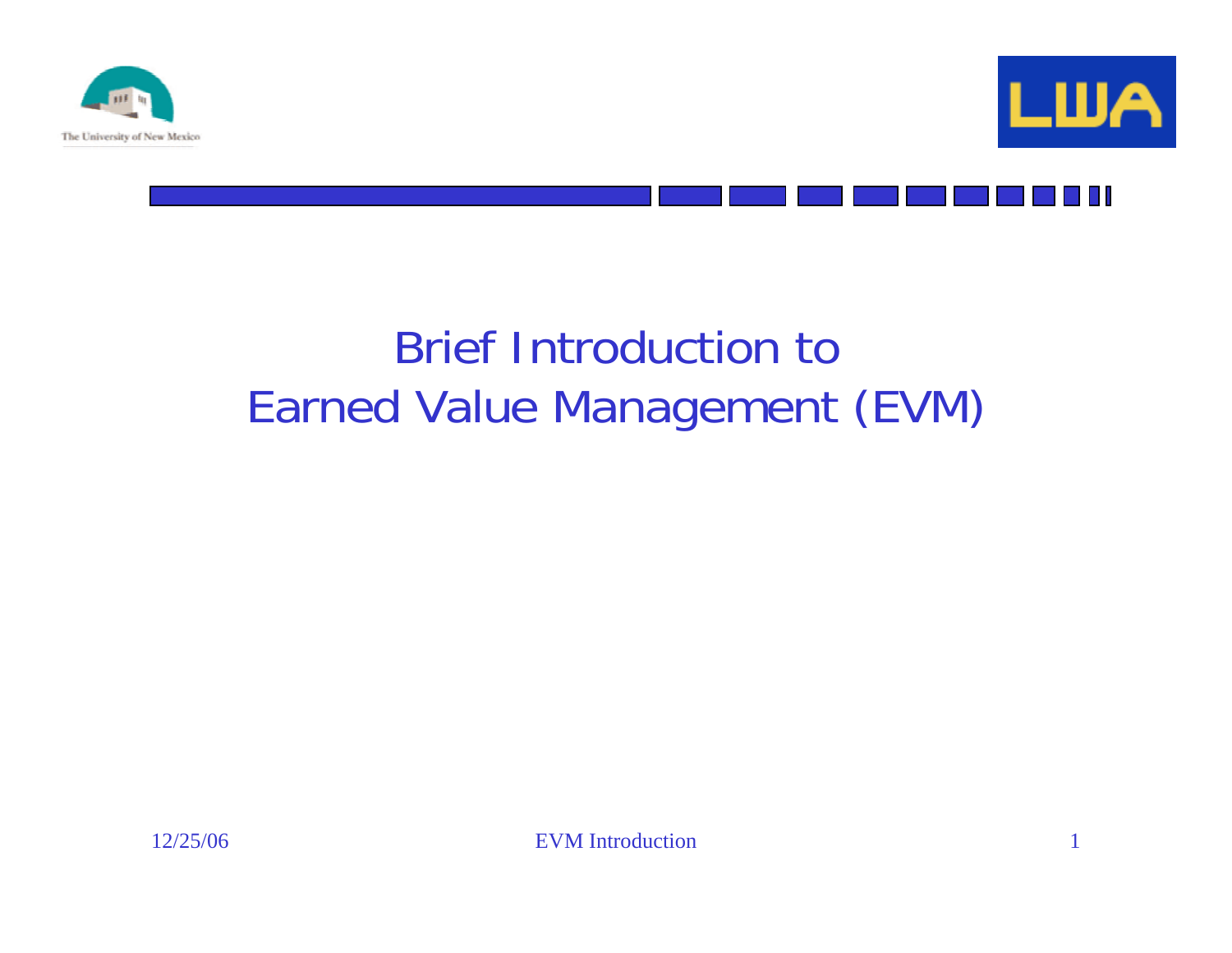





•Introduction to the basic rationale and elements of EVM

- •Issues of actually implementing an EVM tracking scheme
- •Background materials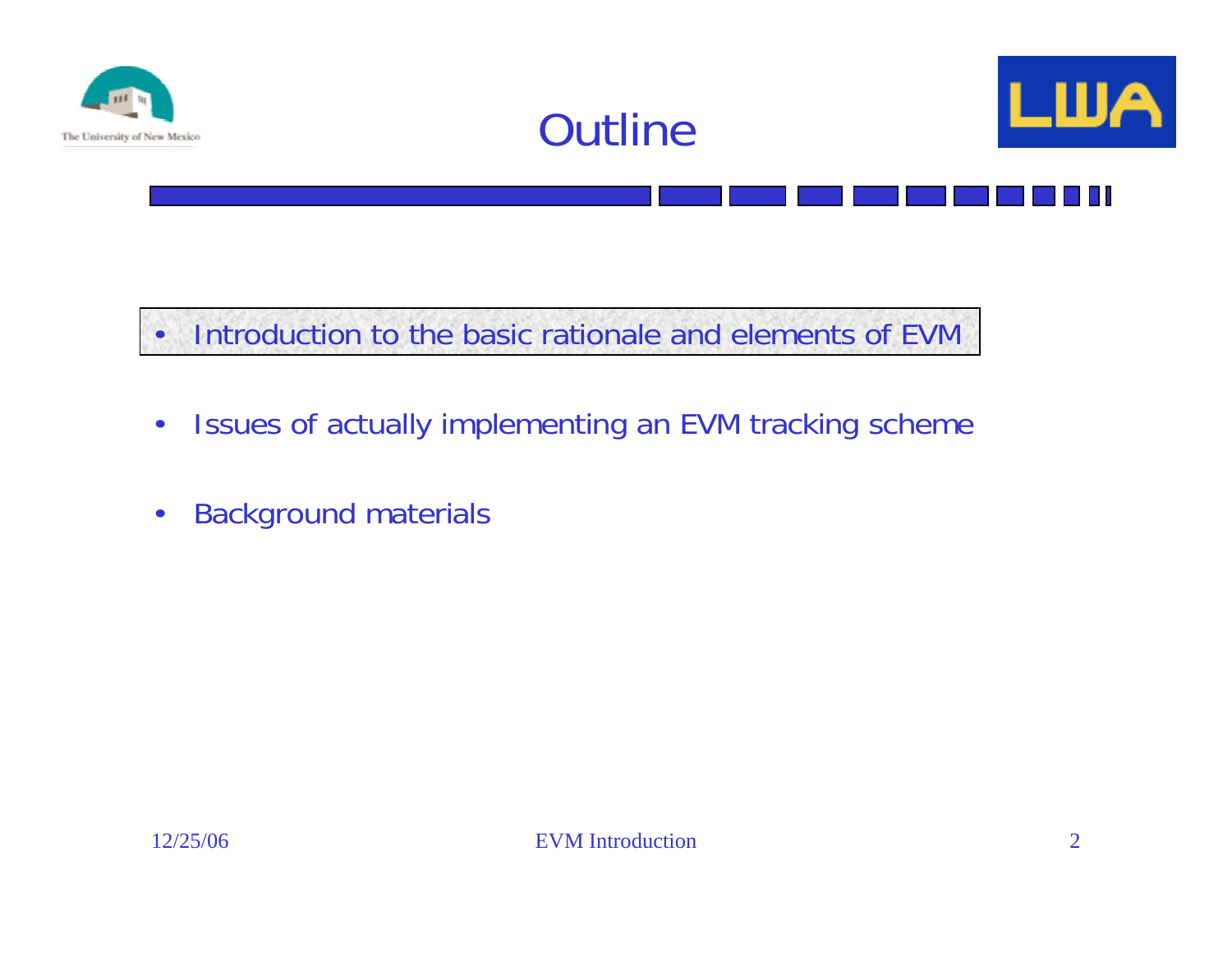

# The Problem



- $\bullet$  A successful program manager says: "We completed the project we promised to deliver in the time we promised and with the budget we asked for."
- $\bullet$  The standard source of information about the status of the project is the status of the budget, which only tells you how quickly and how completely you are spending the money you have.
- $\bullet$  What you really want to track is how quickly and how completely you are accomplishing the work you promised to do.
- $\bullet$  The coupling of money spent to work done or schedule consumed is loose and nonlinear.
- $\bullet$  Also, the expenditure track is a one-dimensional projection of a two-dimensional problem.

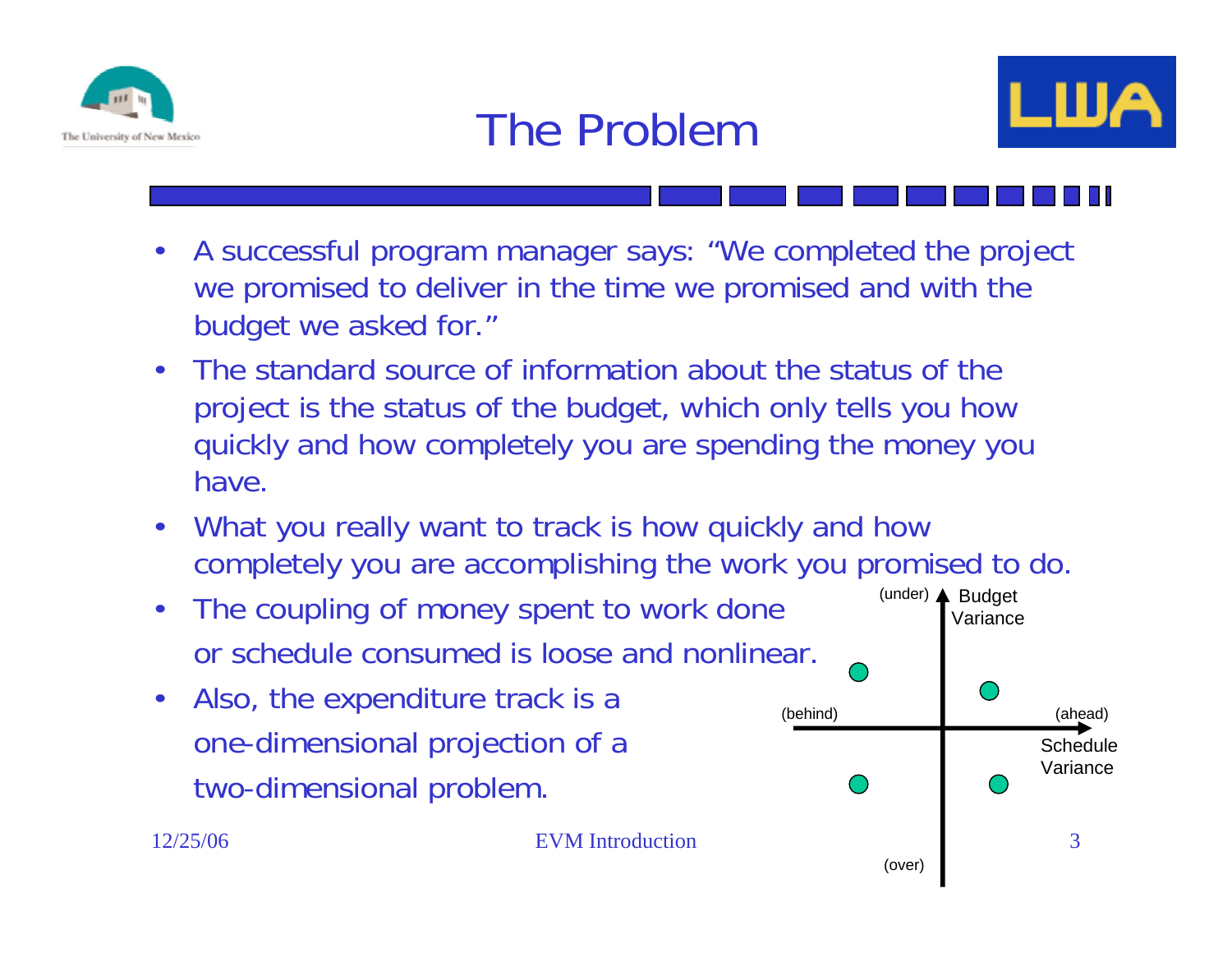



- •Project A is in good shape, under budget and ahead of schedule.
- $\bullet$  Project B is over budget, but if we realize it is ahead of schedule, we can slow the effort to save money. • Project D's cost variance looks **Budget AD**
	- better than A's, but if we realize it is behind schedule, we can spend more to catch up.
	- 12/25/06 EVM Introduction 4• Project C looks just like B if we only look at the cost variance, but we can't slow down to save money. And it looks just like D if we only look at schedule, but we can't spend more to catch up. It's time to rescope! **(over) CB**

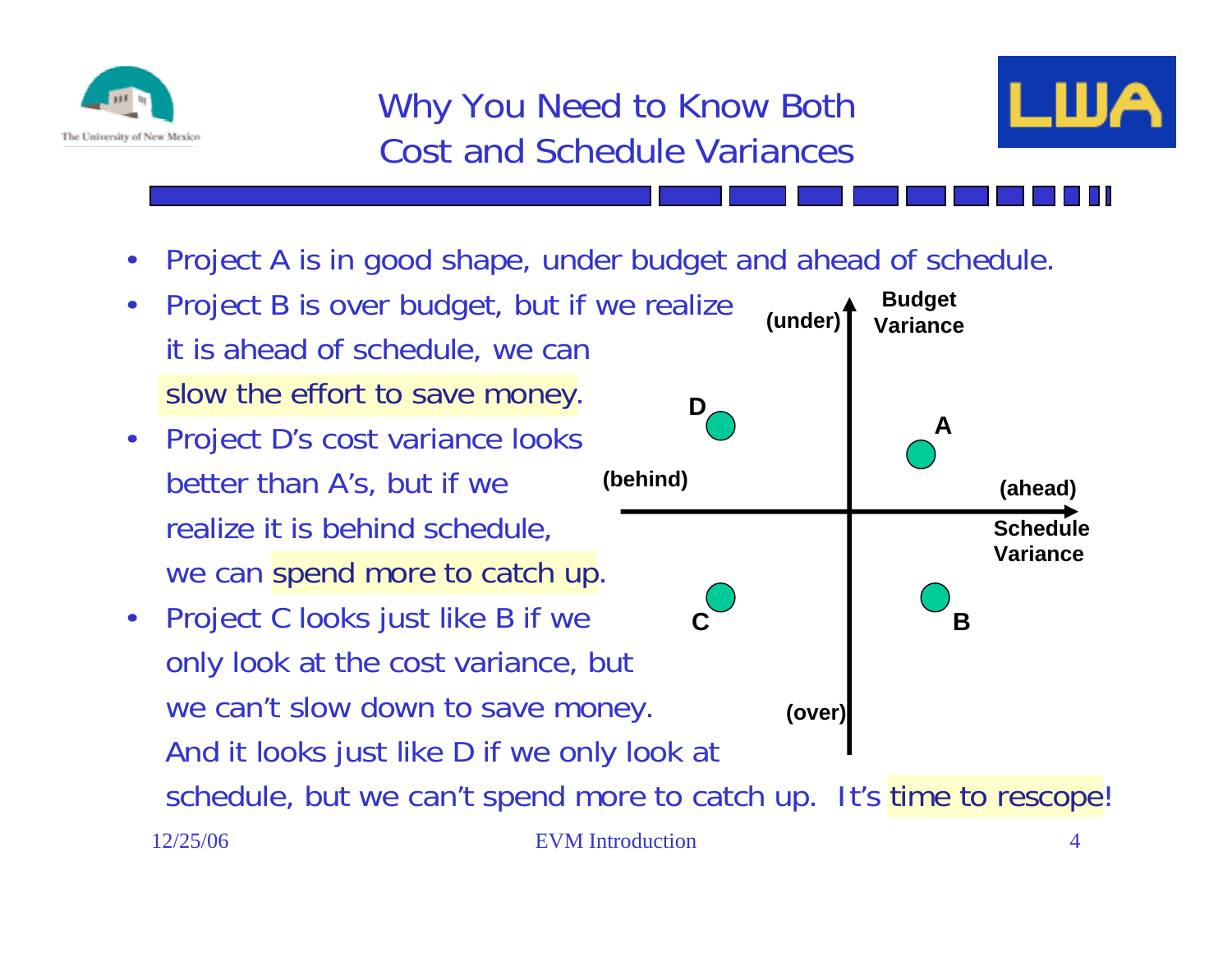



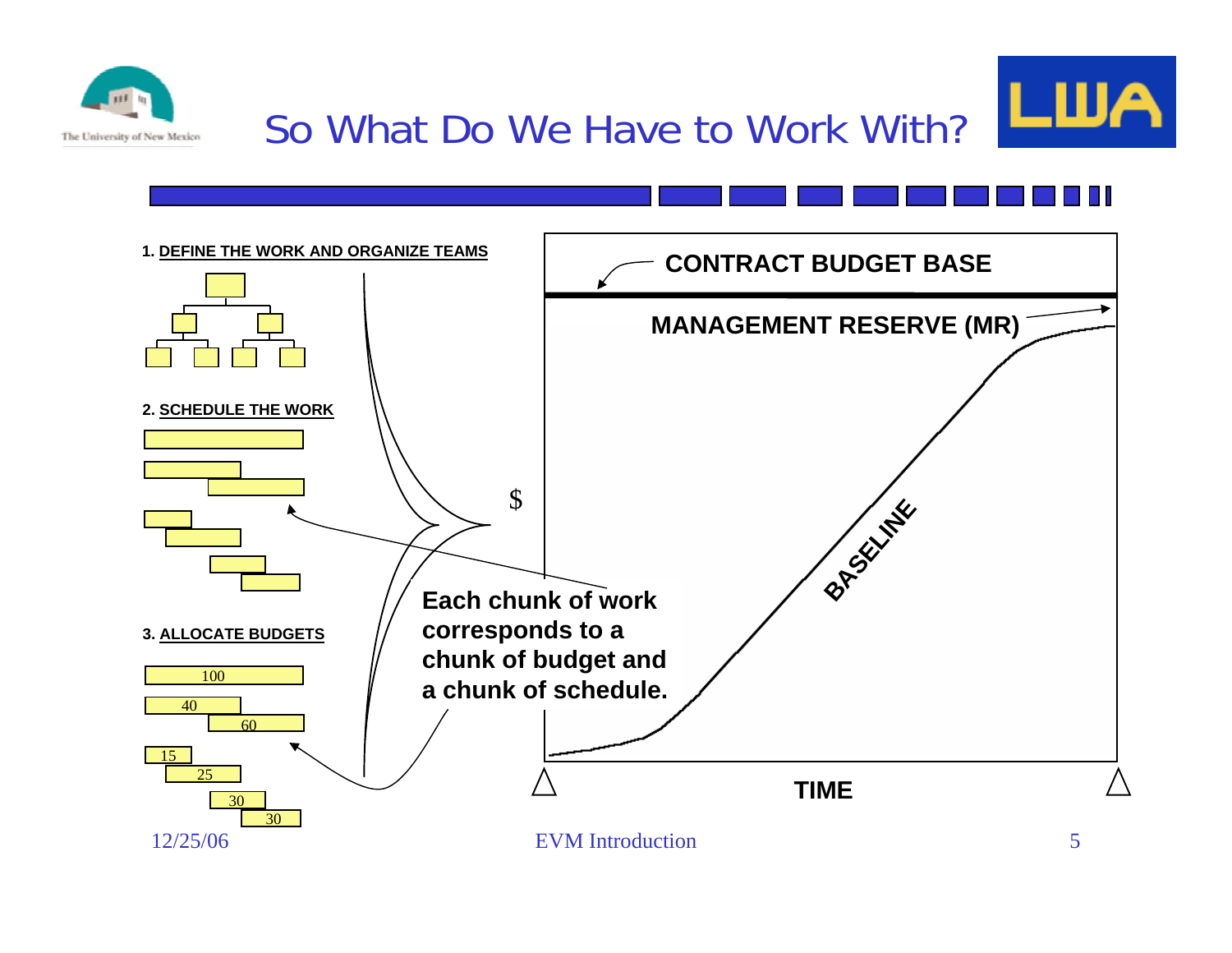





- $\bullet$  For each chunk of work, define its 'value' as the budget assigned to it.
- $\bullet$  When you complete that chunk of work, you have 'earned' its value.
- $\bullet$  The total earned value to date gives you a point on the (\$,time) graph – the Budgeted Cost of Work Performed (BCWP).
- • You could compare this to the actual amount of work that you were supposed to have completed by this point in the schedule, as measured by its budgeted cost – the Budgeted Cost of Work Scheduled (BCWS), another point on the  $$,$  time) graph.
- $\bullet$ You could also compare it to the actual amount spent to complete the chunks of work done to date – the Actual Cost of Work Performed (ACWP), a third point on the (\$,time) graph.
- $\bullet$  Look at what information these comparisons give about the status of the project.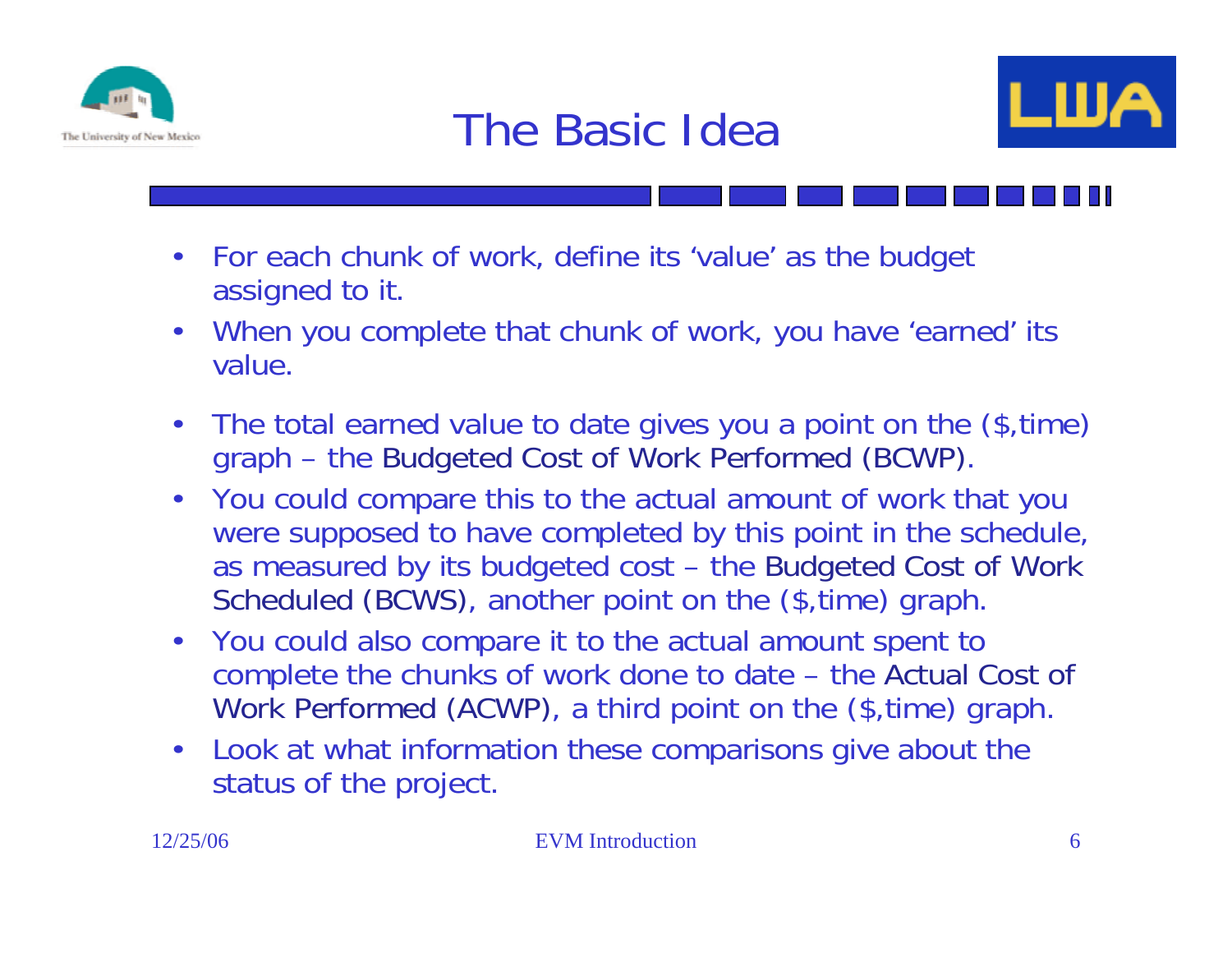

### Budgeted Cost of Work Scheduled (BCWS)





**Each dollar of BCWS represents a specific dollar of work Each dollar of BCWS represents a specific dollar of work scope. BCWS is aggregated and summed as the performance scope. BCWS is aggregated and summed as the performance measurement baseline.measurement baseline.**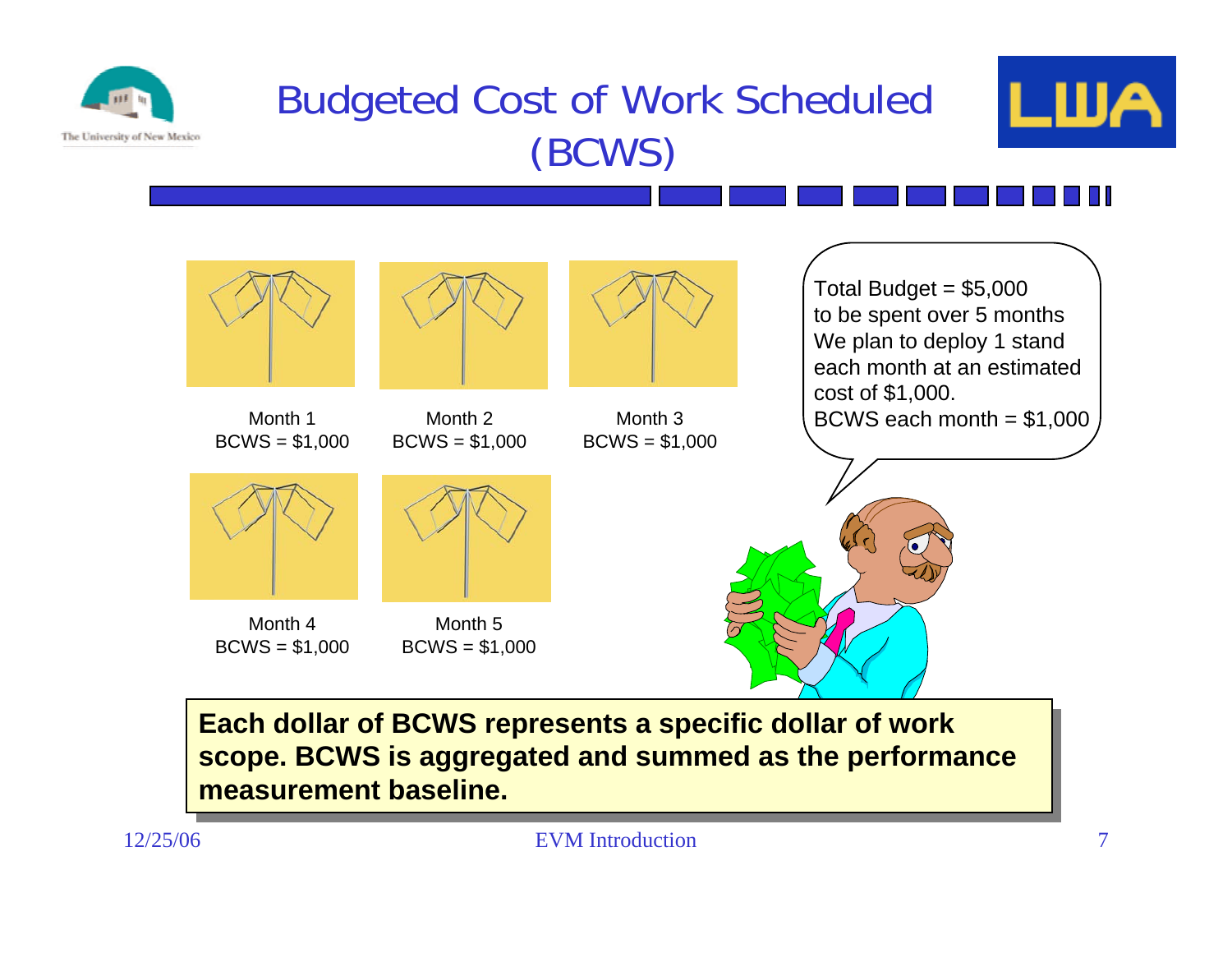

### Budgeted Cost of Work Performed (BCWP)





We're at the end of thesecond month, but only 1 stand is complete. Value of work performed  $= $1,000$ 

**You earn value the same way You earn value the same way as it was budgeted in the baseline. as it was budgeted in the baseline.**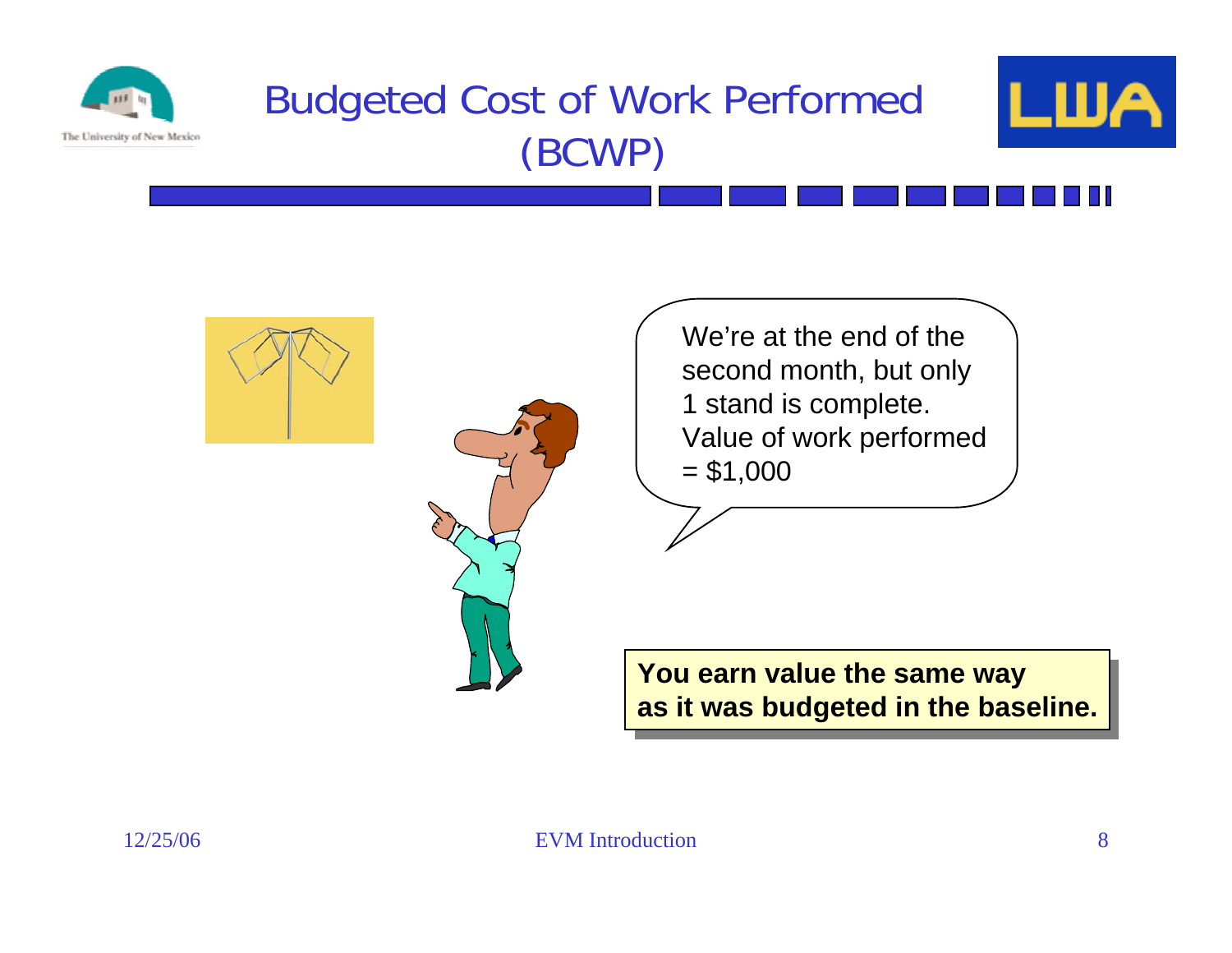

### Schedule Variance(SV)



BC WS **BUDGET BASED BUDGET BASED**BC WP

Of the work we <u>scheduled</u> to have done, how much did we budget for it to cost?

Of the work we actually performed, how much did we budget for it to cost?

**SCHEDULE VARIANCE** is the difference between work scheduled **SCHEDULE VARIANCE** is the difference between work scheduled and work performed (expressed in terms of budget dollars) and work performed (expressed in terms of budget dollars)

| formula: | $SV$ \$ = BCWP - BCWS |
|----------|-----------------------|
|----------|-----------------------|

| example: | $SV = BCWP - BCWS = $1,000 - $2,000$       |
|----------|--------------------------------------------|
|          | $SV=-\$1,000$ (negative = behind schedule) |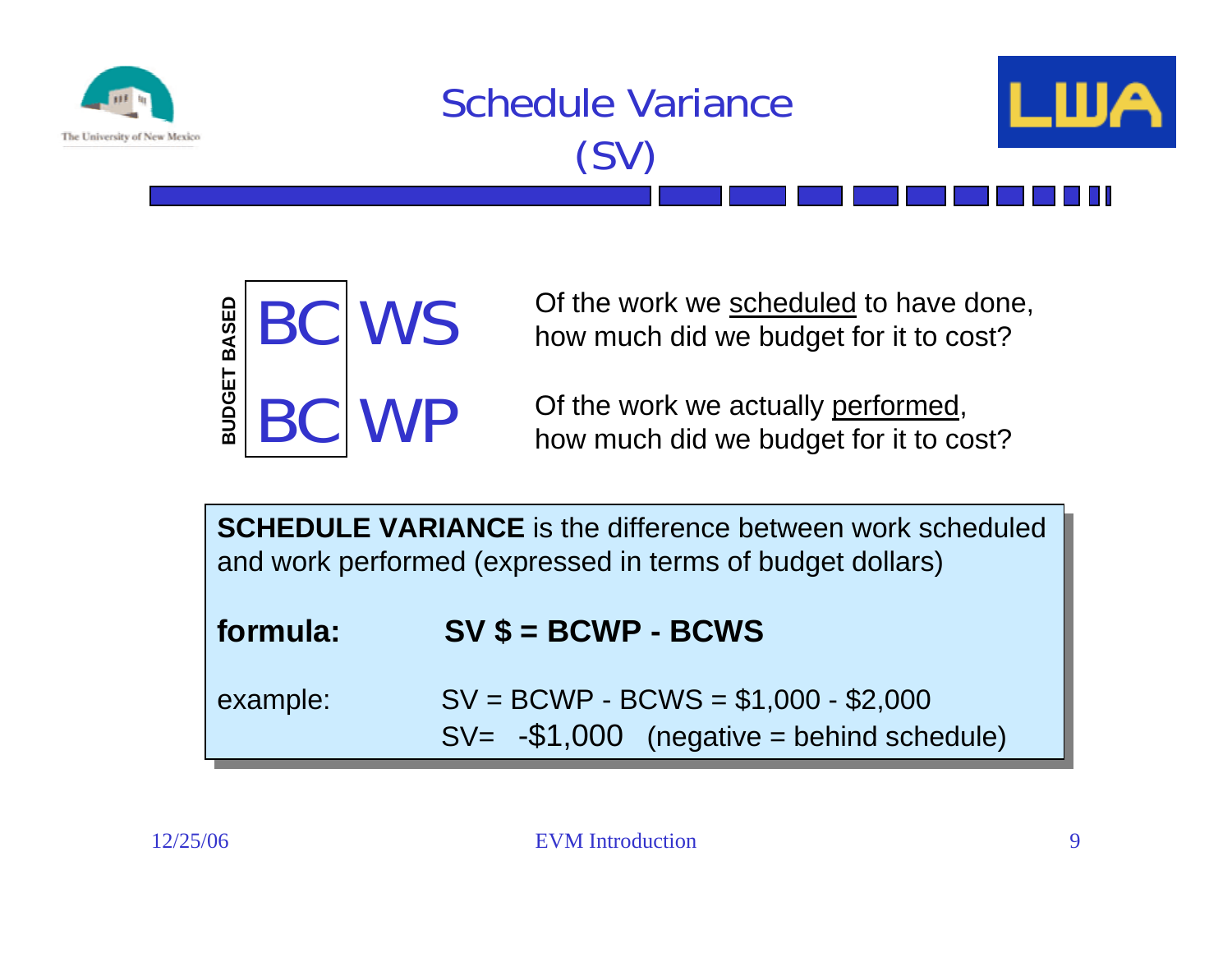

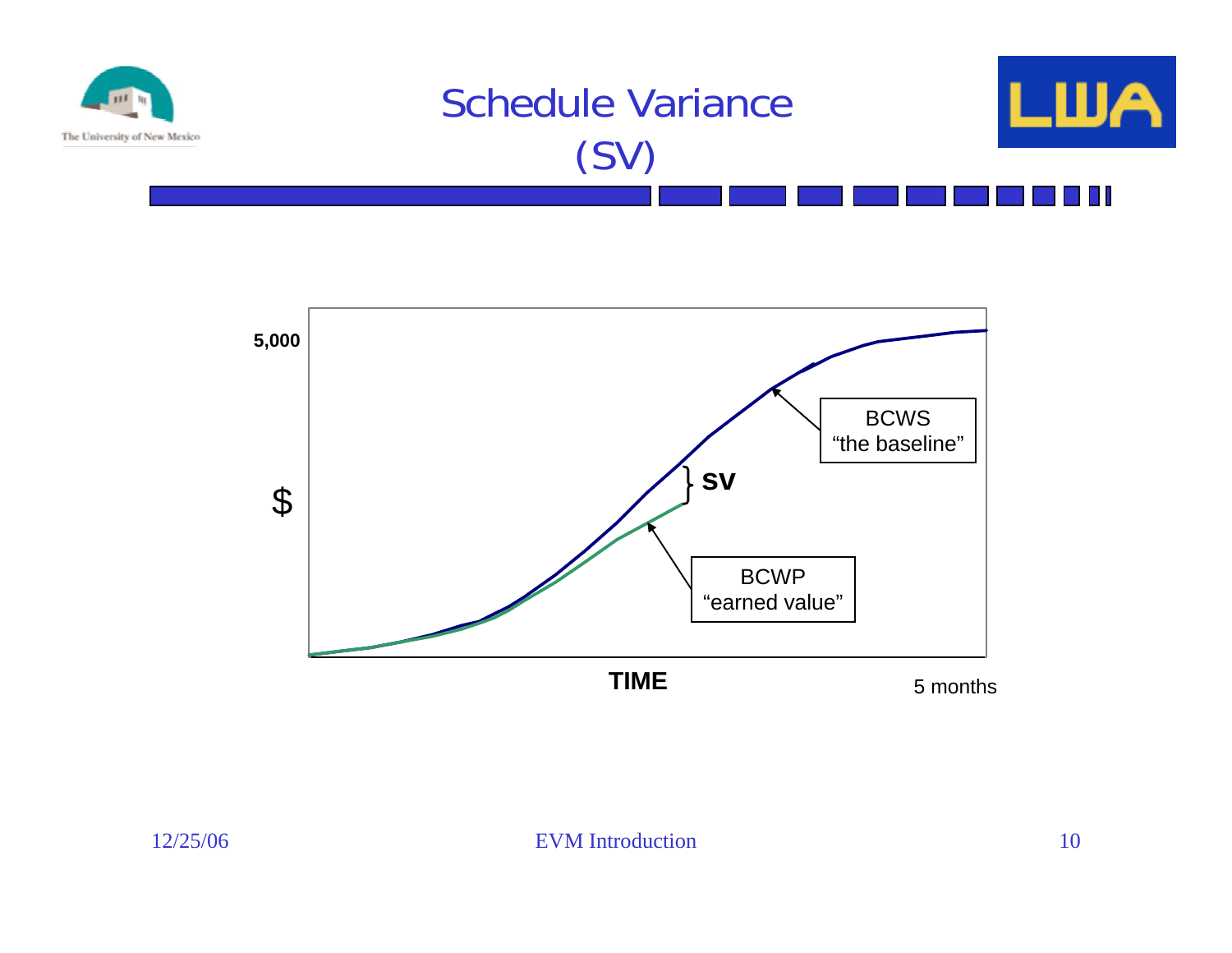

### Actual Cost of Work Performed(ACWP)



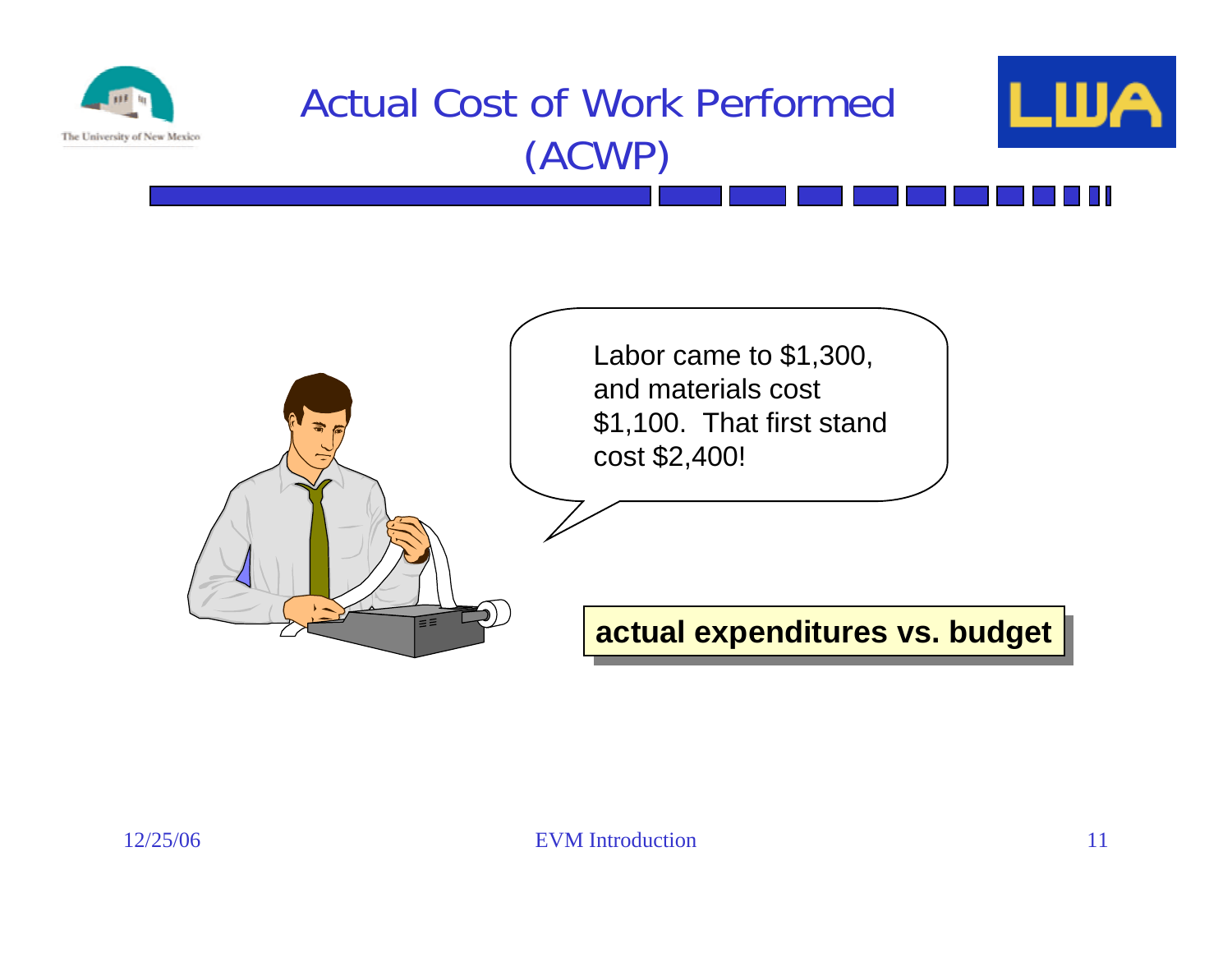







Of the work we actually performed, how much did we **budget** for it to cost?

Of the work we actually performed, how much did it <u>actually cost</u>?

| <b>COST VARIANCE</b> is the difference between budgeted cost<br>and actual cost |                                                                                   |  |  |  |
|---------------------------------------------------------------------------------|-----------------------------------------------------------------------------------|--|--|--|
| formula:                                                                        | $CV$ \$ = BCWP - ACWP                                                             |  |  |  |
| example:                                                                        | $CV = BCWP - ACWP = $1,000 - $2,400$<br>$CV = -\$1,400$ (negative = cost overrun) |  |  |  |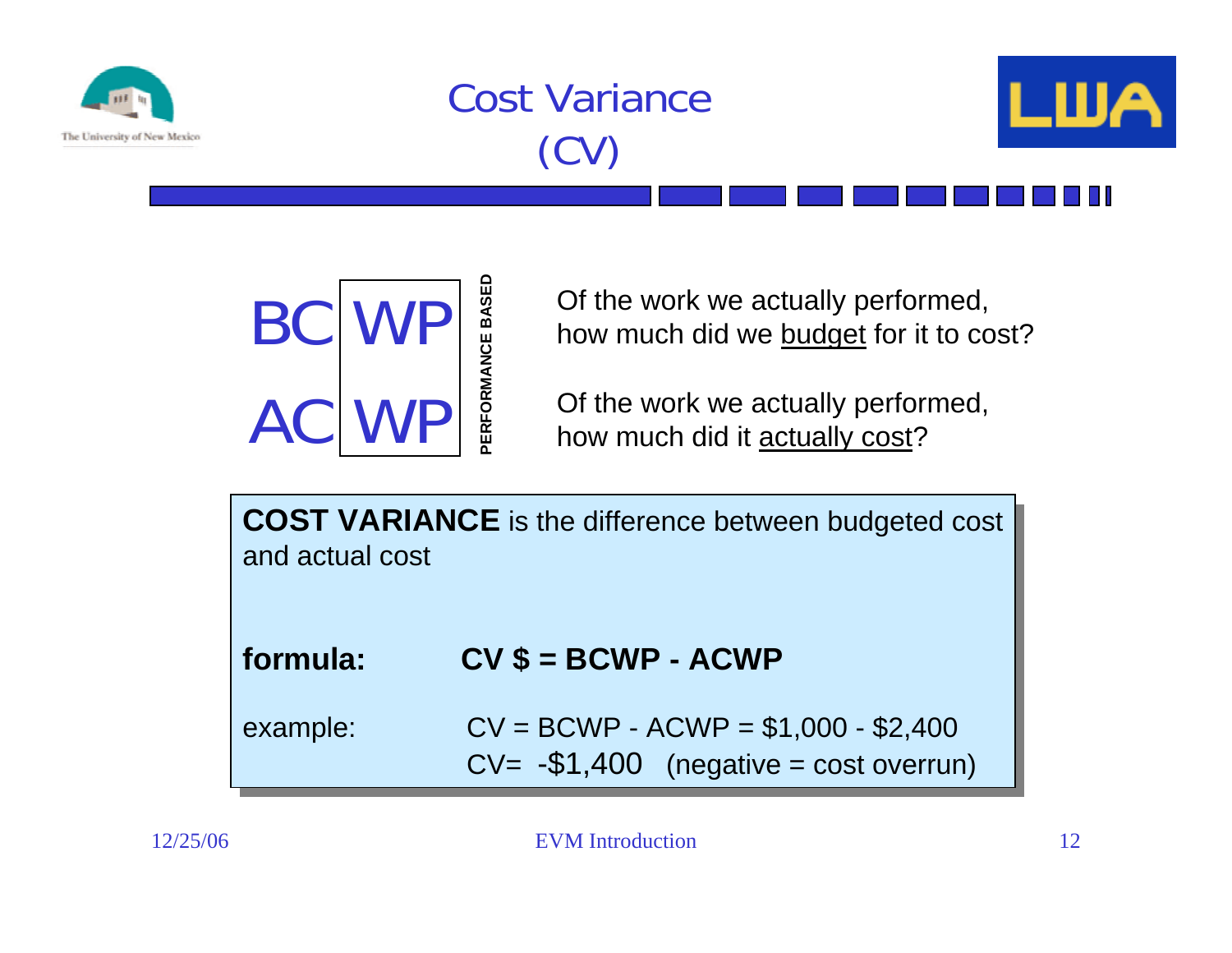

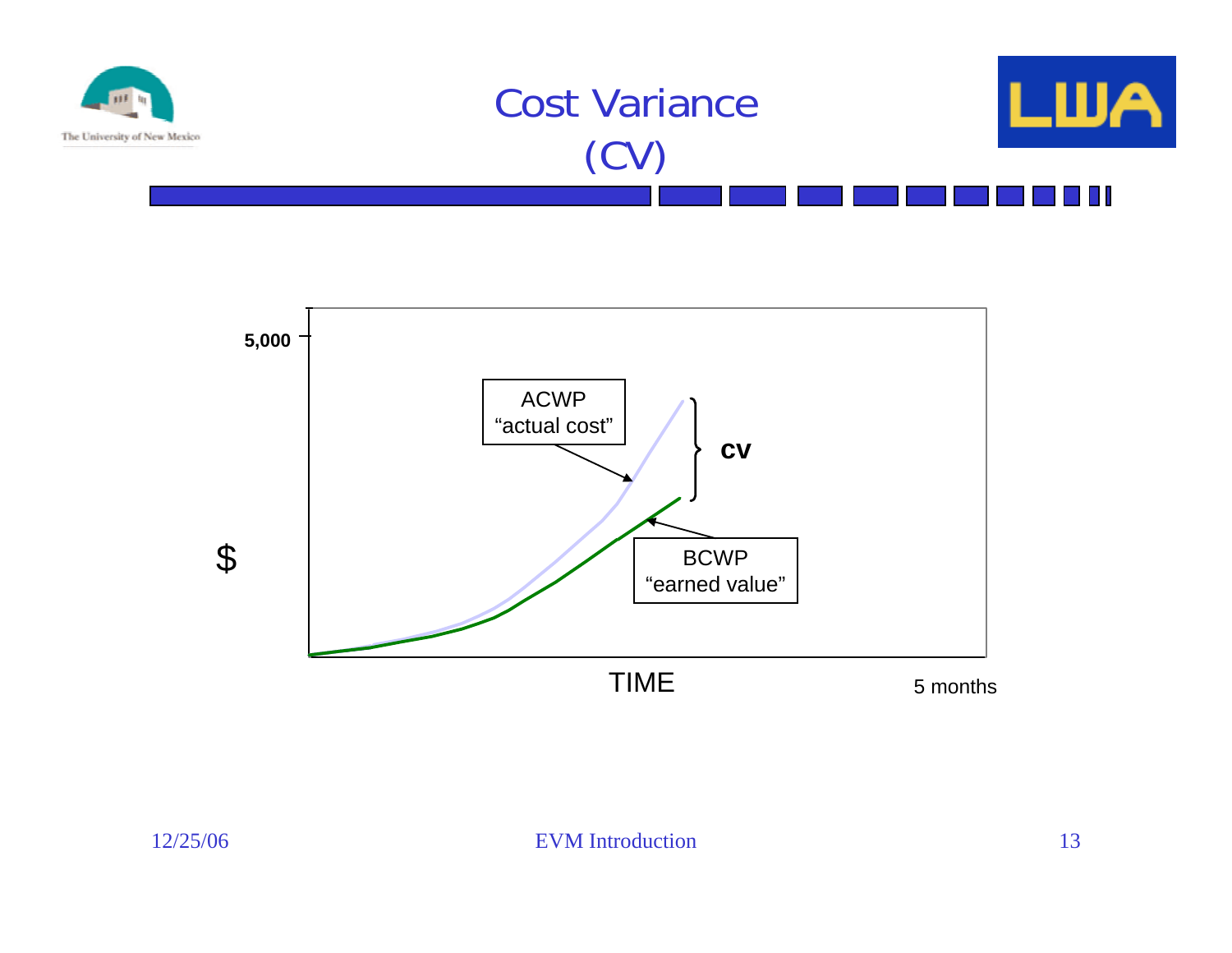



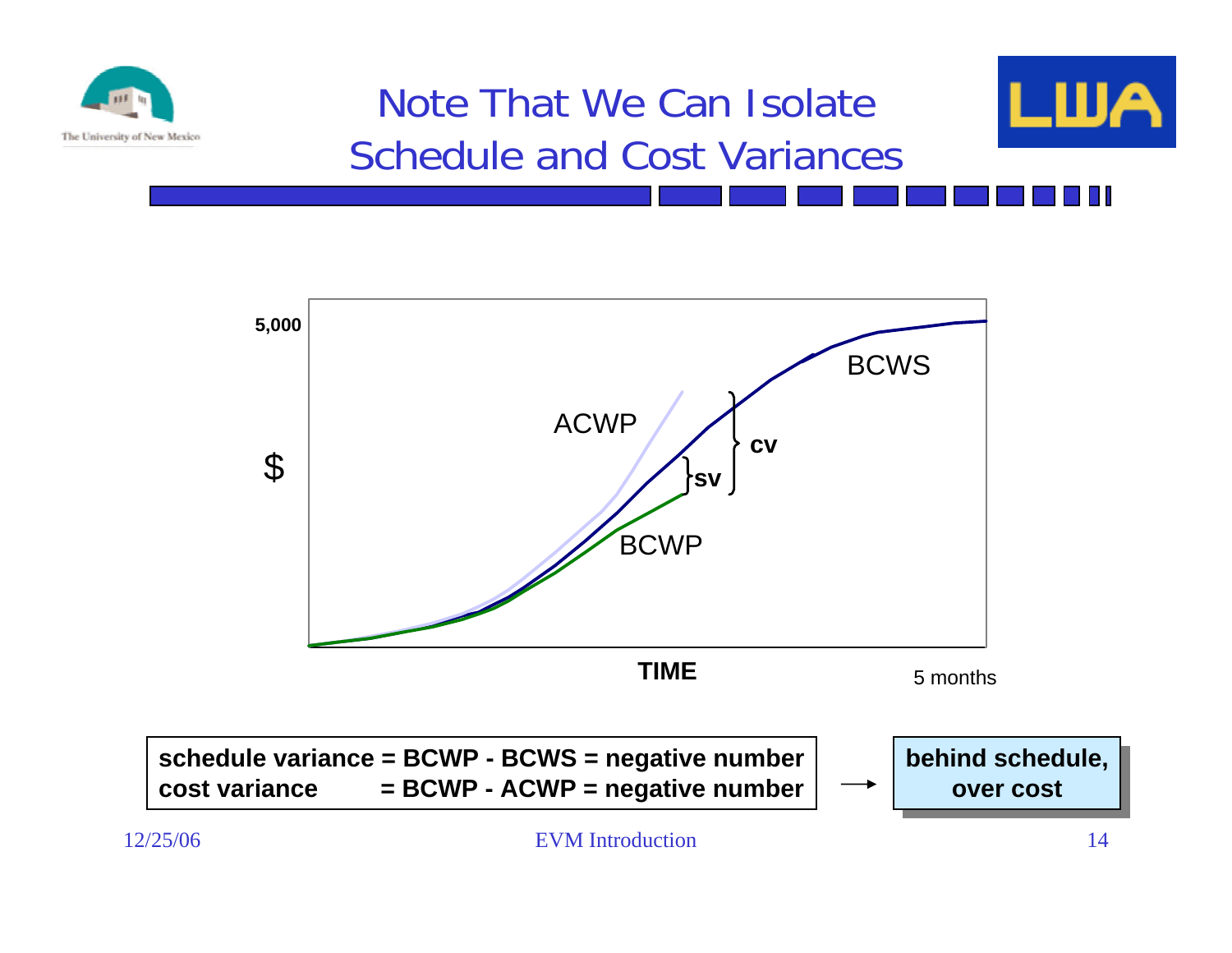



 $\mathbb{R}^n$ 

### Where are the significant problems?

| sorted by CV (\$)<br>By tracking and sorting on variances, we |                         |            |                        |              |        |        |            |                   |           |             |                   |            |
|---------------------------------------------------------------|-------------------------|------------|------------------------|--------------|--------|--------|------------|-------------------|-----------|-------------|-------------------|------------|
| can isolate the troublesome WBS                               |                         |            |                        |              |        |        |            |                   |           |             |                   |            |
|                                                               |                         |            |                        |              |        |        |            |                   |           |             |                   |            |
| elements.                                                     |                         | <b>WBS</b> | <b>DESCRIPTION</b>     | Proj Ofcr    | %Comp  | %Spent | <b>CPI</b> | <b>CV</b>         | <b>CV</b> | <b>CV %</b> | <b>VAC</b>        | <b>VAC</b> |
|                                                               | $\overline{\mathbf{1}}$ | 3600       | <b>PCC</b>             | Zepka        | 28.99  | 34.09  | 0.850      | ↑                 | $-296.2$  | $-17.62$    | $\leftrightarrow$ | $-187.2$   |
|                                                               | $\mathbf{2}$            | 3200       | <b>COMMUNICATIONS</b>  | Tideman      | 34.63  | 41.03  | 0.844      | ↓                 | $-130.8$  | $-18.49$    | $\leftrightarrow$ | $-87.0$    |
|                                                               | 3                       | G&A        | <b>GEN &amp; ADMIN</b> |              | 33.67  | 36.11  | 0.932      | $\downarrow$      | $-45.2$   | $-7.26$     | $\leftrightarrow$ | $-36.8$    |
|                                                               | 4                       | 2200       | <b>SYS ENGINEERING</b> | Price        | 85.04  | 94.35  | 0.901      | ↓                 | $-26.4$   | $-10.95$    | $\leftrightarrow$ | 0.0        |
|                                                               | 5                       | 3800       | 1 & A                  | Troop        | 35.40  | 37.08  | 0.955      | ↓                 | $-24.2$   | $-4.75$     | $\leftrightarrow$ | $-24.8$    |
|                                                               | 6                       | 2100       | PROJ MANAGEMENT        | <b>Brown</b> | 45.70  | 48.51  | 0.942      | $\leftrightarrow$ | $-17.4$   | $-6.16$     | $\leftrightarrow$ | $-3.2$     |
|                                                               | $\overline{7}$          | 2300       | <b>FUNC INTEGRA</b>    | Price        | 71.62  | 75.23  | 0.952      | $\downarrow$      | $-17.4$   | $-5.03$     | $\leftrightarrow$ | $-30.8$    |
|                                                               | 8                       | 5200       | <b>MANAGEMENT DATA</b> | Simmons      | 84.18  | 98.10  | 0.858      | $\downarrow$      | $-13.2$   | $-16.54$    | $\uparrow$        | $-16.0$    |
|                                                               | 9                       | 3100       | <b>SENSORS</b>         | Smith        | 20.87  | 21.49  | 0.971      | J                 | $-10.6$   | $-2.94$     | $\leftrightarrow$ | $-21.6$    |
|                                                               | 10                      | 4000       | <b>SPARES</b>          | Blair        | 17.87  | 18.90  | 0.945      | $\uparrow$        | $-7.8$    | $-5.78$     | $\leftrightarrow$ | $-6.2$     |
| 11                                                            |                         | 6200       | <b>SYSTEM TEST</b>     | Hall         | 60.82  | 61.66  | 0.986      | ↑                 | $-5.6$    | $-1.38$     | $\leftrightarrow$ | $-2.0$     |
| 12                                                            |                         | 5100       | <b>ENG DATA</b>        | <b>Novak</b> | 38.51  | 52.80  | 0.729      | J.                | $-4.6$    | $-37.10$    | $\leftrightarrow$ | 0.0        |
|                                                               | 13                      | <b>MR</b>  | <b>MGT RESERVE</b>     |              | 0.00   | 0.00   |            |                   | 0.0       |             | $\leftrightarrow$ | 439.2      |
|                                                               | 14                      | UB         | <b>UNDIST BUDGET</b>   |              |        |        |            |                   | 0.0       |             |                   | 0.0        |
|                                                               | 15                      | <b>COM</b> | <b>COST OF MONEY</b>   |              |        |        |            |                   | 0.0       |             |                   | 0.0        |
|                                                               | 16                      | 3700       | <b>DATA DISPLAY</b>    | Troop        | 41.13  | 41.13  | 1.000      | $\leftrightarrow$ | 0.0       | 0.00        | $\leftrightarrow$ | 0.0        |
|                                                               | 17                      | OV         | OVERHEAD               |              |        |        |            |                   | 0.0       |             |                   | 0.0        |
|                                                               | 18                      | 6100       | <b>TEST FACILITIES</b> | Smart        | 100.00 | 98.02  | 1.020      | $\leftrightarrow$ | 2.0       | 1.98        | $\leftrightarrow$ | 0.0        |
|                                                               | 19                      | 3500       | <b>COMP PROGRAMS</b>   | Pino         | 46.46  | 44.66  | 1.040      | J.                | 3.4       | 3.87        | $\leftrightarrow$ | $-1.4$     |
|                                                               | 20                      | 6300       | PCC TEST               | <b>Bond</b>  | 23.13  | 22.64  | 1.021      | ↓                 | 4.2       | 2.10        | $\leftrightarrow$ | 0.0        |
|                                                               | 21                      | 3400       | <b>ADPE</b>            | Zepka        | 41.89  | 39.79  | 1.053      | ↓                 | 12.6      | 5.02        | $\leftrightarrow$ | 4.6        |
|                                                               | 22                      | 3300       | <b>AUX EQUIP</b>       | Tideman      | 27.57  | 24.33  | 1.133      |                   | 78.2      | 11.73       |                   | 8.4        |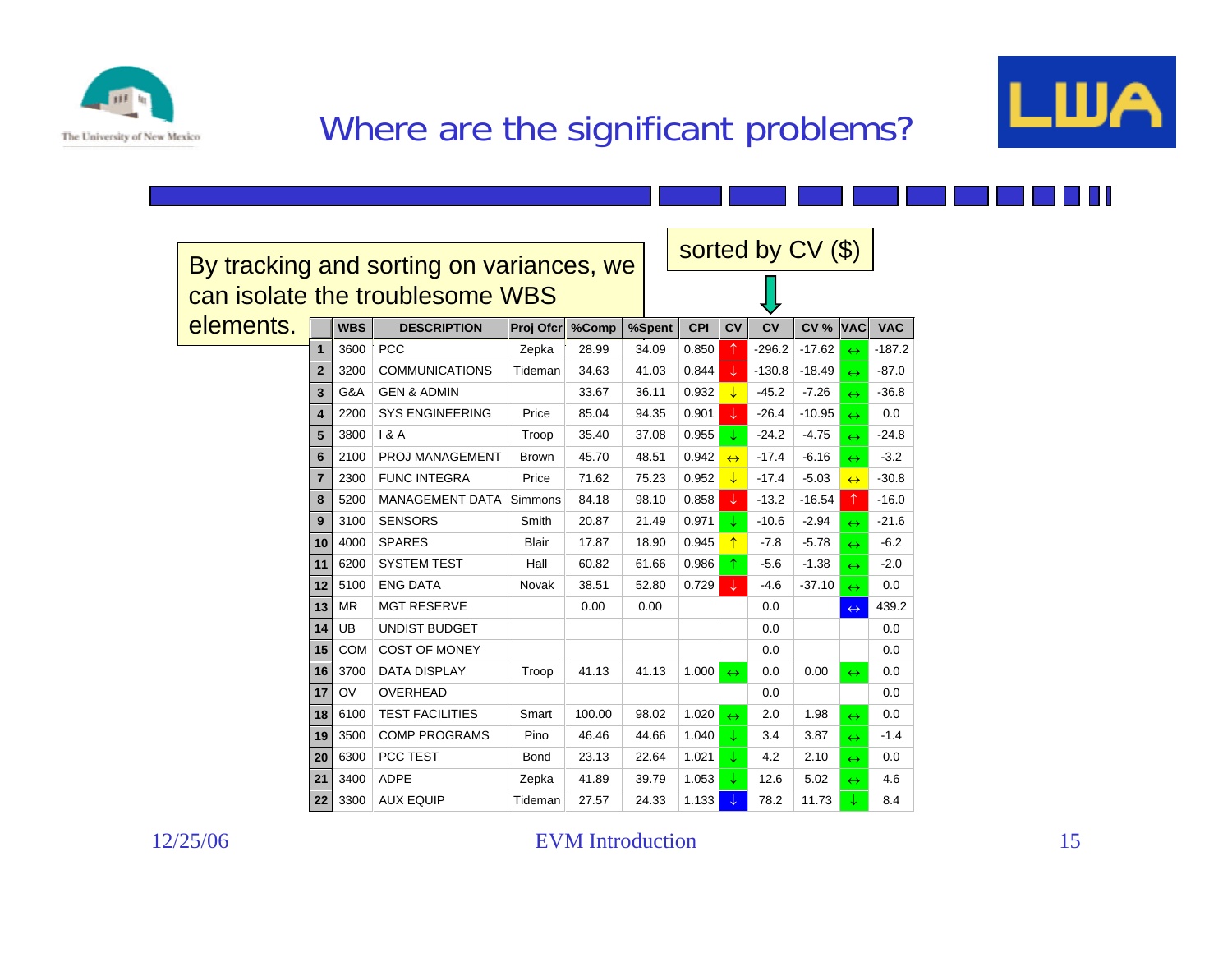



# Performance Indices

We can also get a sense of the overall performance of the project by tracking performance indices.**COST PERF INDEX (CPI) = BCWP COST PERF INDEX (CPI) = BCWP 1.2 ACWPACWP**"GOOD" **"GOOD" SCHED PERF INDEX (SPI) = BCWP SCHED PERF INDEX (SPI) = BCWP 1.1BCWSBCWSTIME1.0 CPI .9 "BAD" SPI .8** 12/25/06 EVM Introduction 16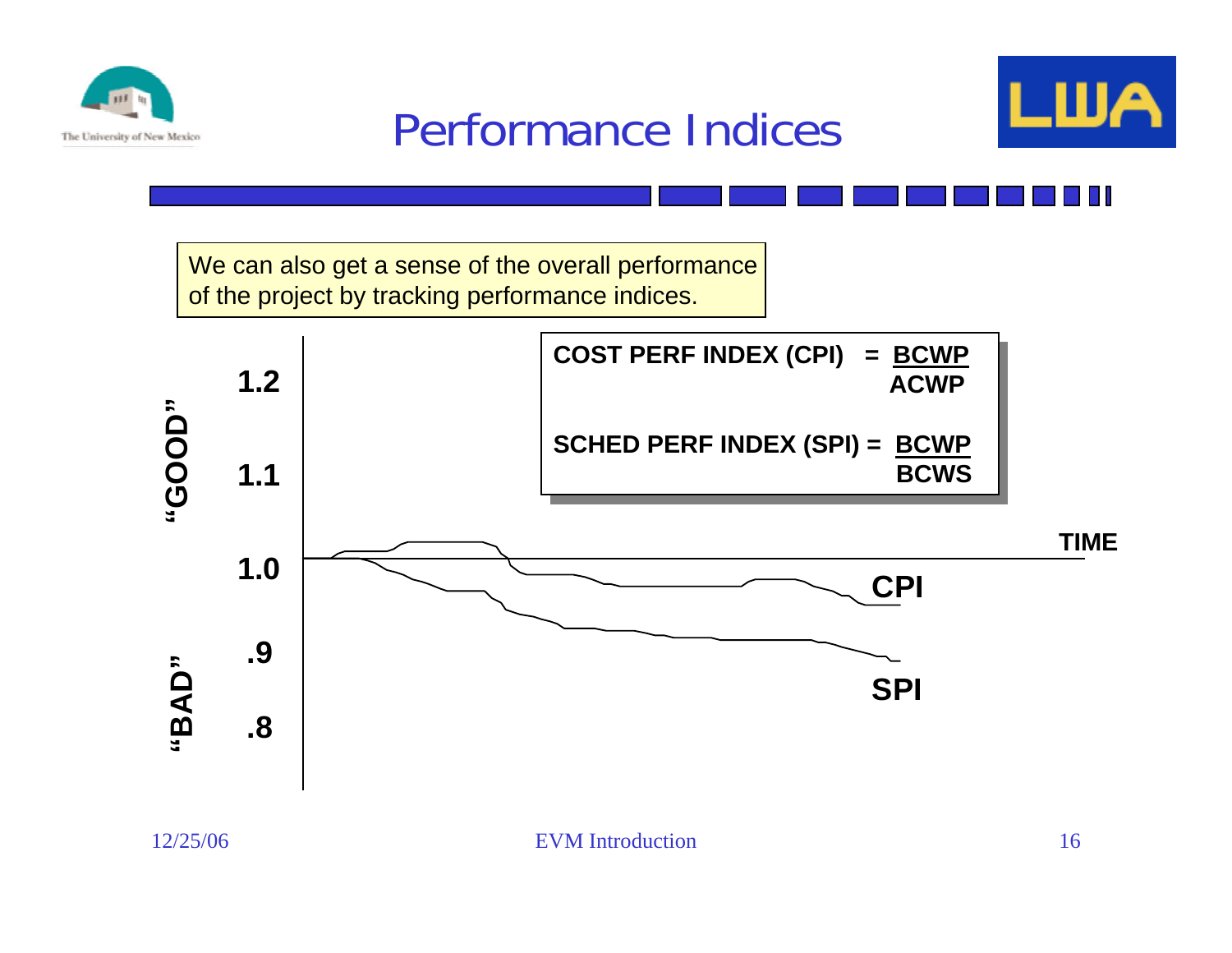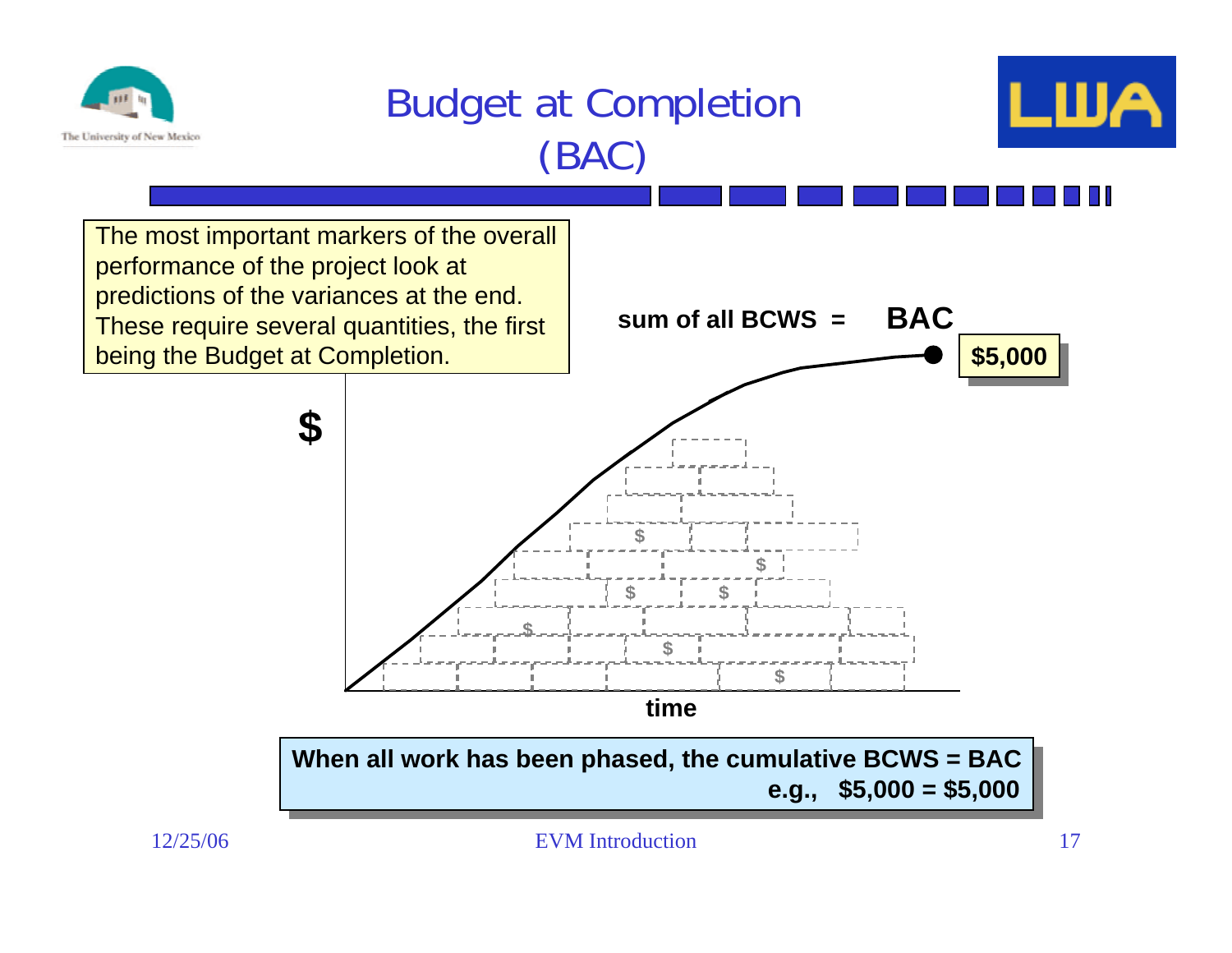



- Estimate at Completion (EAC)
	- defined as actual cost to date + estimated cost of work remaining
	- usually develop comprehensive EAC at least annually
		- reported by WBS in cost performance report
	- should examine on monthly basis
	- consider the following in EAC generation:
		- performance to date
		- impact of approved corrective action plans
		- known/anticipated downstream problems
		- best estimate of the cost to complete remaining work
	- also called latest revised estimate (LRE), indicated final cost, etc.

# **ACWP + ETC = EAC**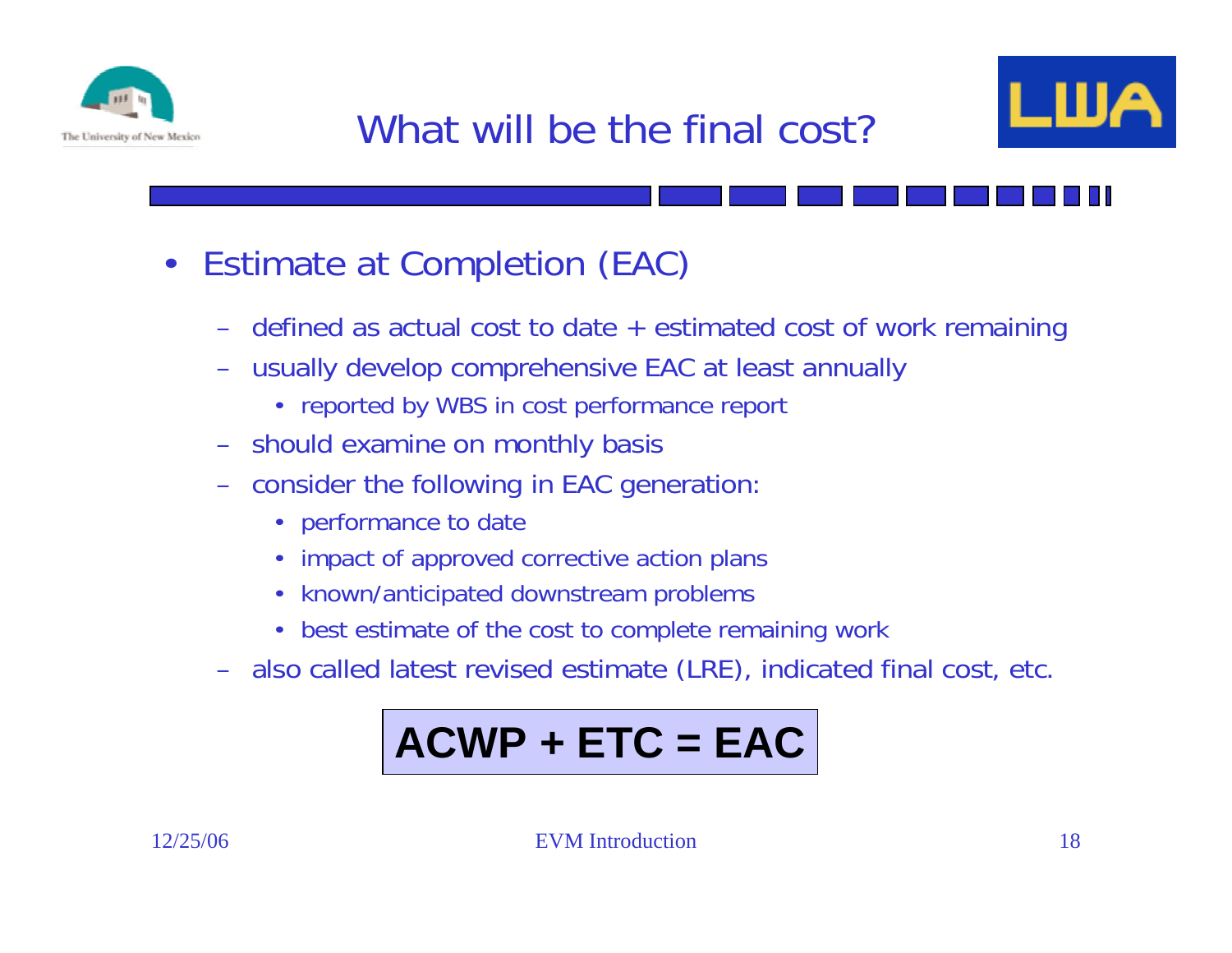

### Getting the Estimate at Completion



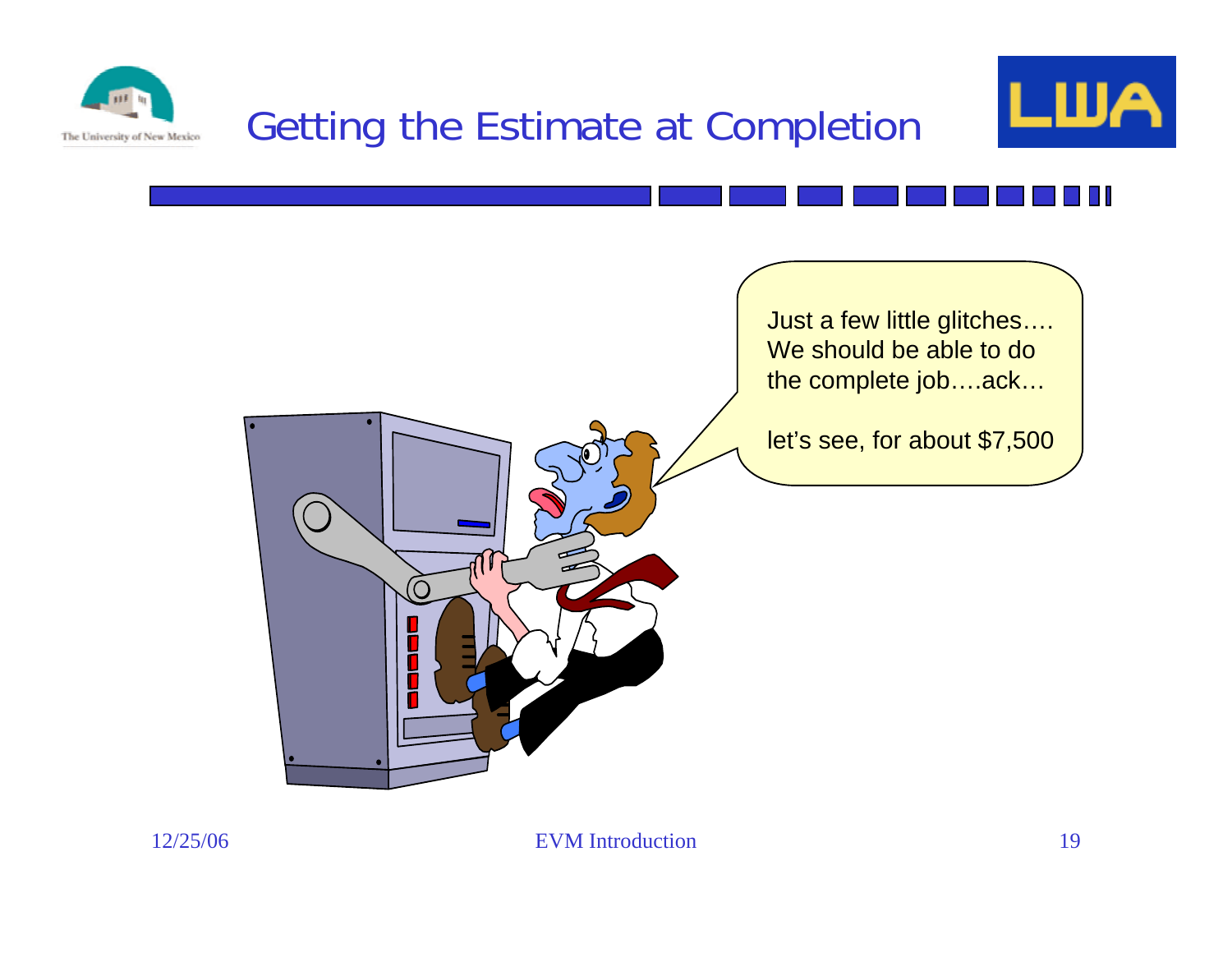



• Common EAC Formulae:

 $EAC = BAC/CPI$ 

= ACWPcum + Budgeted Cost of Work Remaining CPI 3

= ACWPcum + Budgeted Cost of Work Remaining  $.8(CPI) + .2(SPI)$ 

= ACWPcum + Budgeted Cost of Work Remaining CPI \* SPI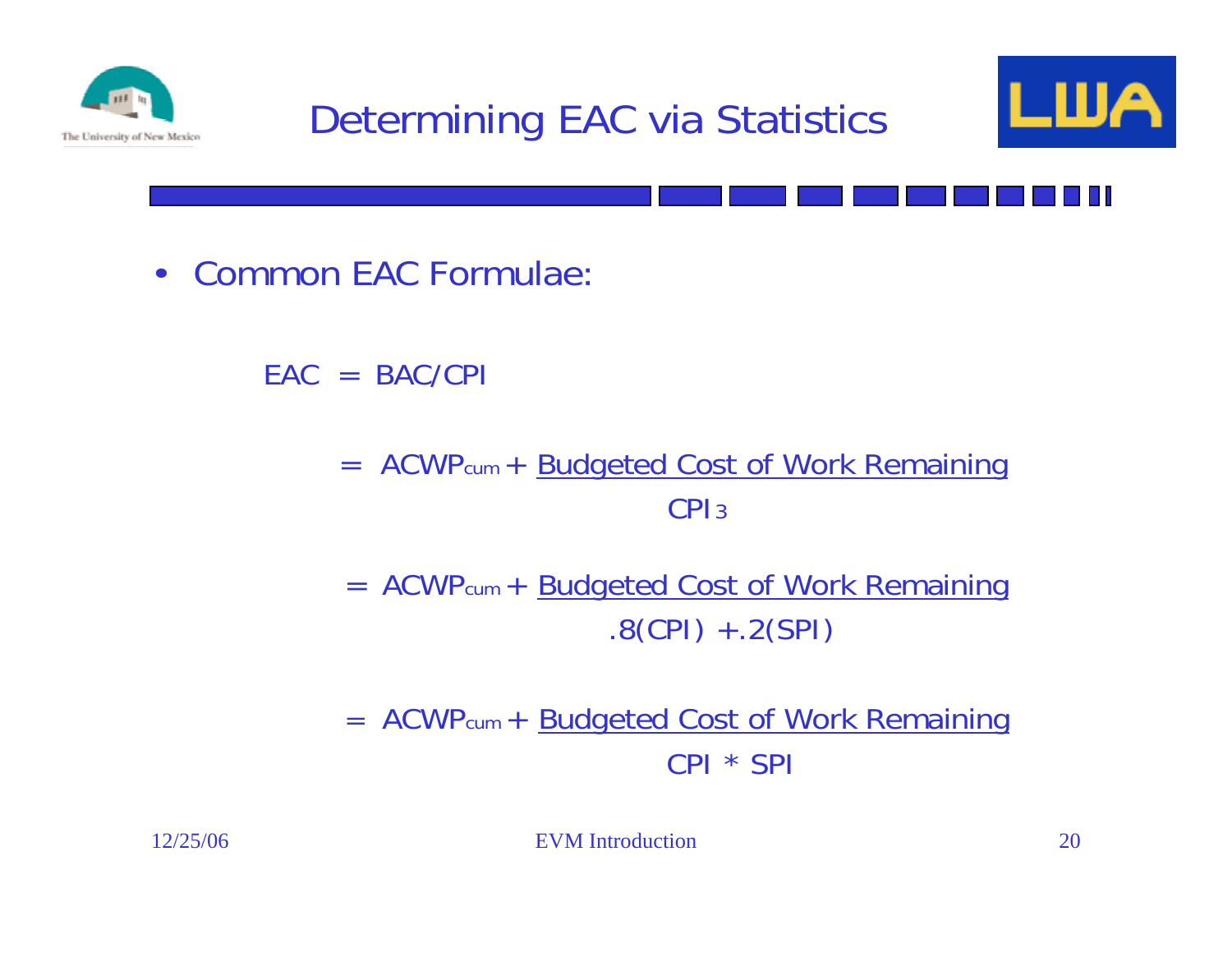



- "Grass Roots" or formal EAC
	- detailed build-up from the lowest level detail
	- hours, rates, bill of material, etc.
- $\bullet$ Average of statistical formulae
- $\bullet$  Show range of EACs (optimistic, most probable, pessimistic)
- $\bullet$  Complete schedule risk analysis for remaining work, estimate work remaining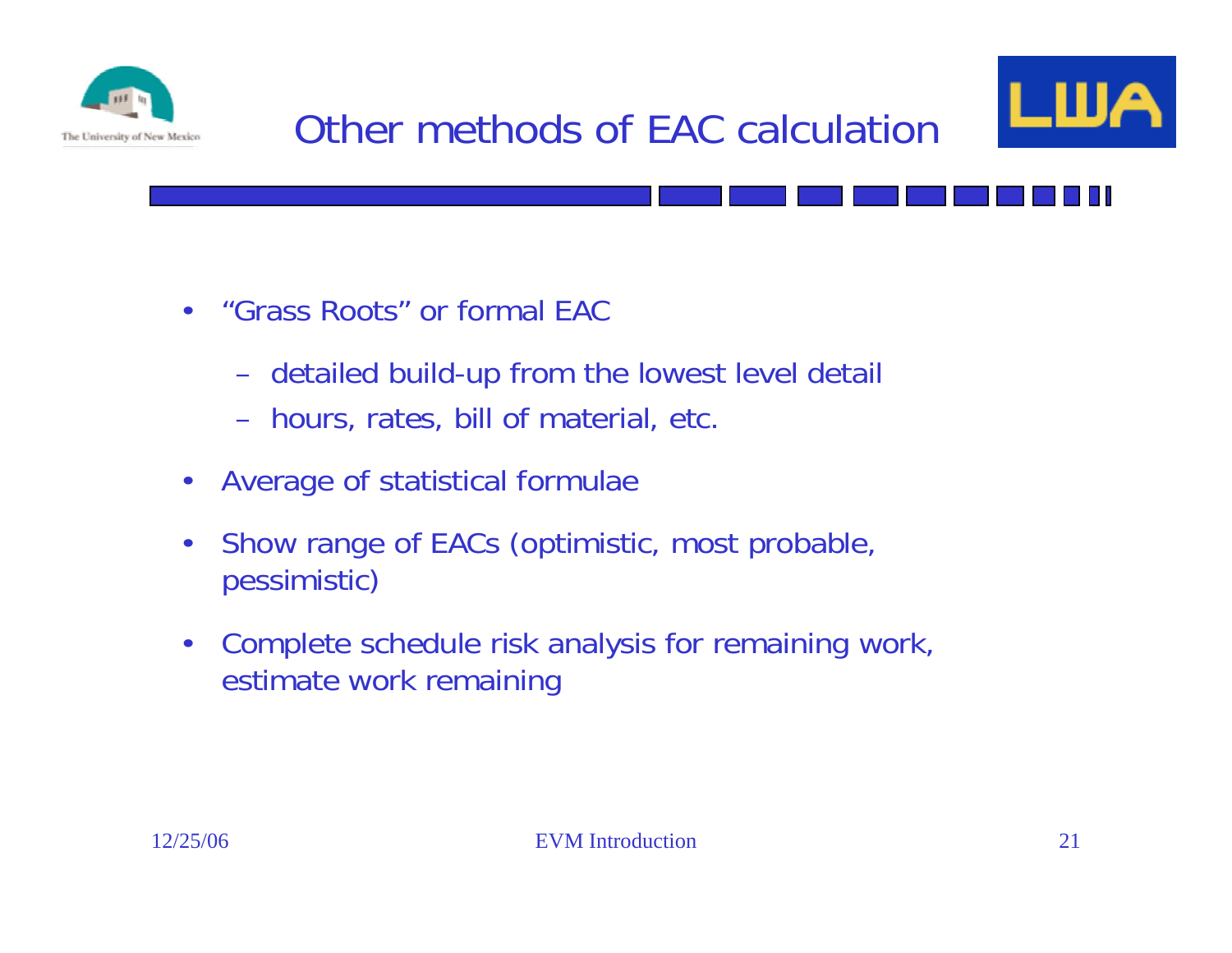

VAC = - \$2,500 (negative = overrun) VAC = - \$2,500 (negative = overrun)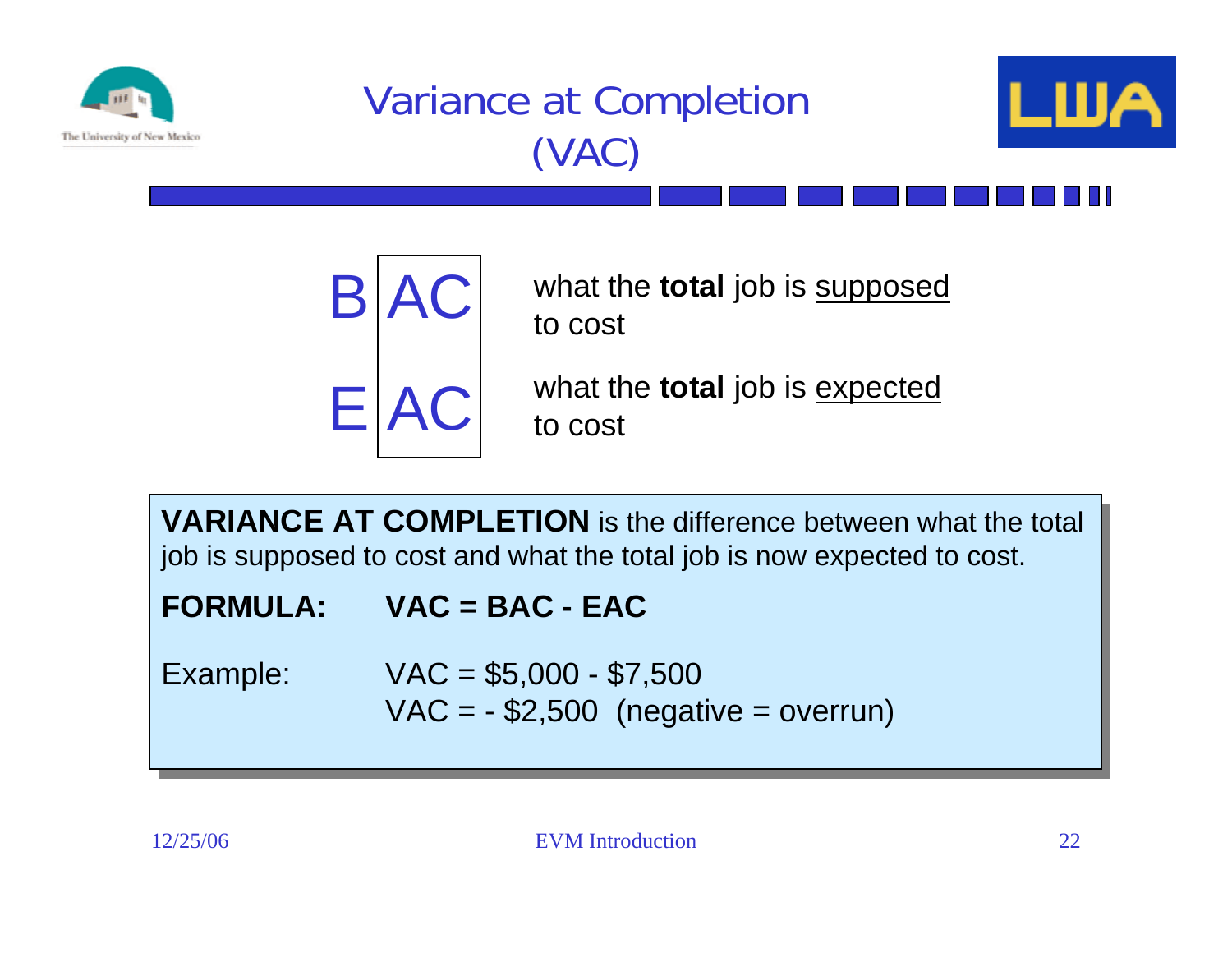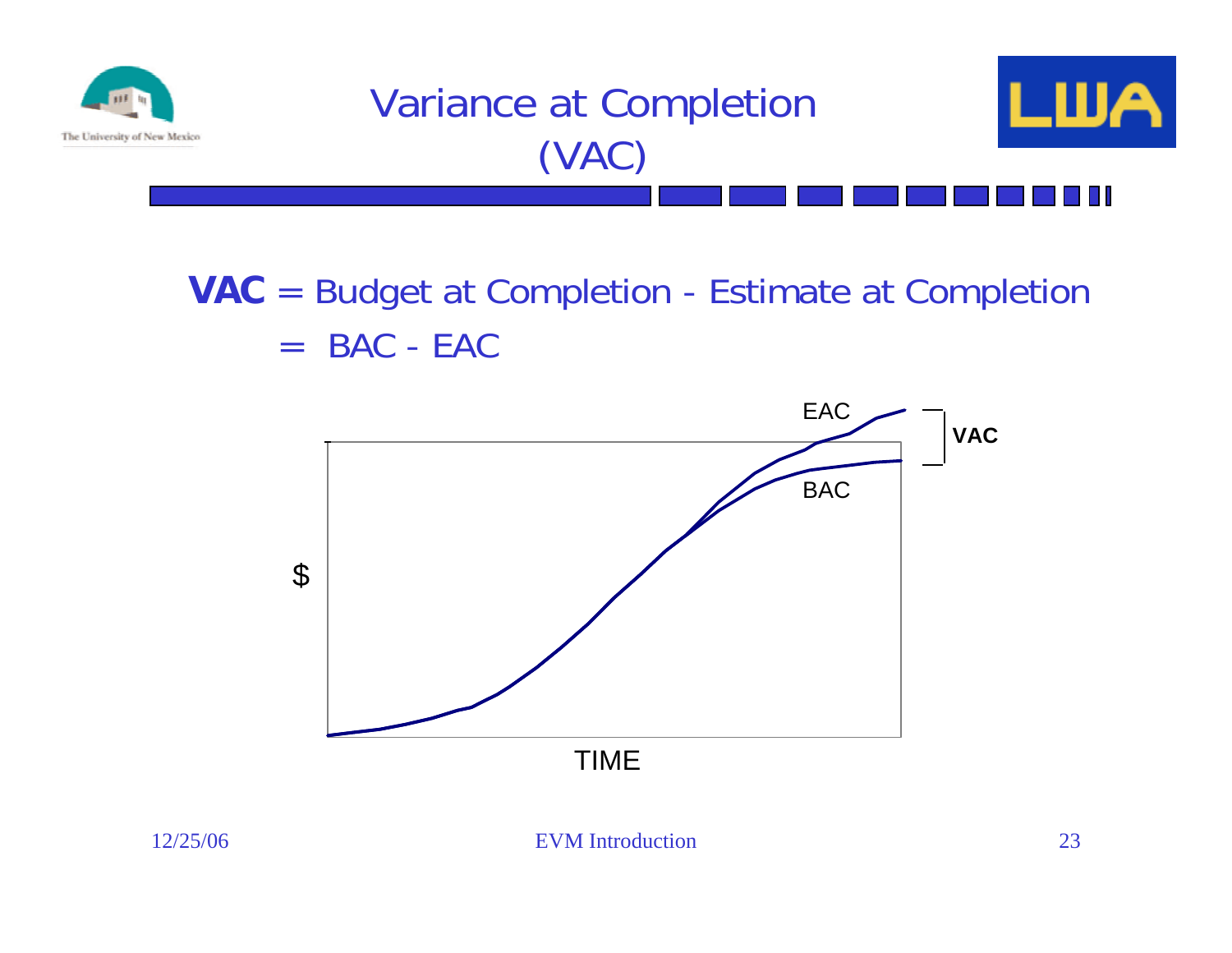

### VAC is Particularly Important for Government Contracts



- $\bullet$  Variance at Completion vs. Contractor Loss
	- Positive VAC:
		- $\cdot$  FAC  $\lt$  BAC
	- Negative VAC:
		- $\cdot$  EAC  $>$  BAC
		- EAC > ceiling overrun contractor loss (100%)

extending underrun and the contractor gain

share area **contractor partial loss** 

- $\bullet$  Government develops top level EAC for comparison
	- Government will limit progress payments if EAC is greater than ceiling
	- Government needs forecast of fund requirements
- $\bullet$ May still have time to change the final outcome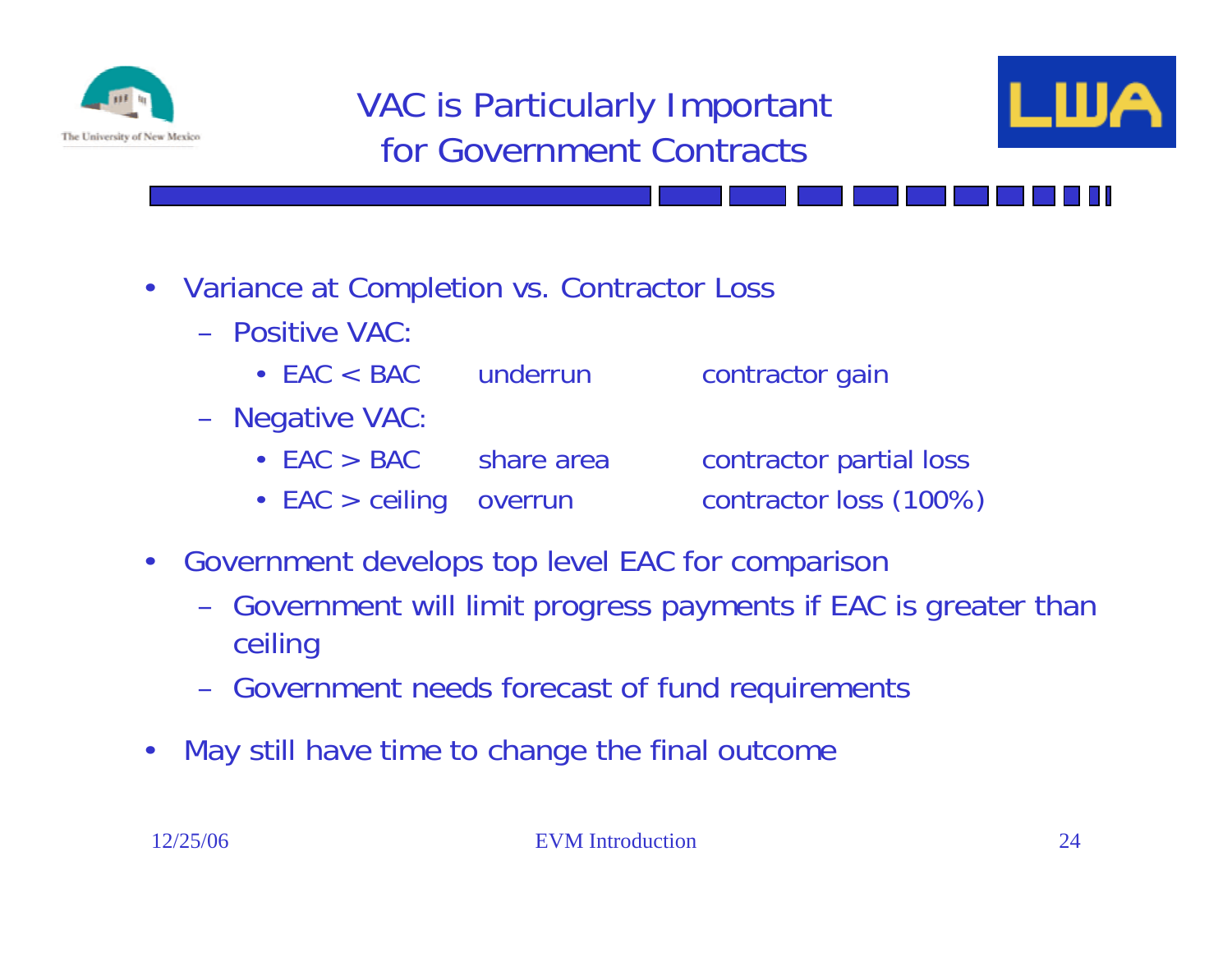



• A survey of over 800 military programs showed that **no** program ever improved performance better than the following EAC calculation:

 $EAC = BAC/CPI$ 

at the  $15\%$ -complete point in the program.

 $\bullet$  Thus, there is strong empirical evidence that EVM translates early information into essential guidance for program re-baselining.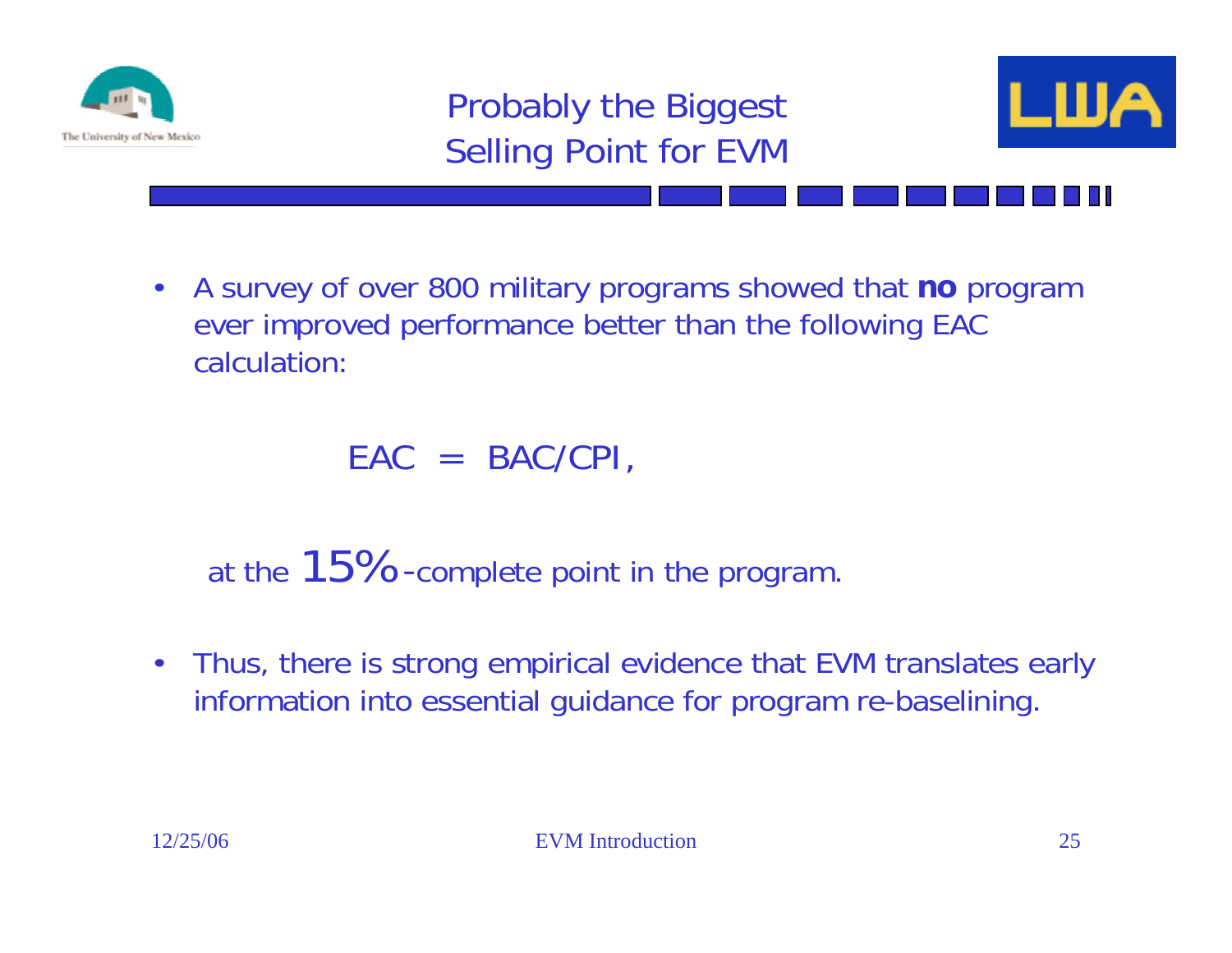





M.

### There are a wide variety of indicators to play with in EVM.

| Term                                                                     | <b>Symbol</b>                 | <b>Formula</b>                                                                                                          | <b>Checklist Actions</b>                                                                                                                                                                                                                                                                       |
|--------------------------------------------------------------------------|-------------------------------|-------------------------------------------------------------------------------------------------------------------------|------------------------------------------------------------------------------------------------------------------------------------------------------------------------------------------------------------------------------------------------------------------------------------------------|
| <b>Percent Complete</b>                                                  | % Done                        | <b>BCWP</b><br>BAC                                                                                                      | Ratio of work accomplished in terms of the total amount of work to do.                                                                                                                                                                                                                         |
| <b>Cost Performance Index</b><br>or Performance Factor                   | CPI or PF                     | <b>BCWP</b><br><b>ACWP</b>                                                                                              | Ratio of work accomplished against money spent (an efficiency rating: Work<br>Done for Resources Expended)                                                                                                                                                                                     |
| <b>To Complete</b><br><b>Performance Index</b><br>or Verification Factor | <b>TCPI or VF</b>             | <b>BAC - BCWP</b><br><b>EAC - ACWP</b>                                                                                  | Ratio of work remaining against money remaining (Efficiency which must be<br>achieved to complete the remaining work with the expected remaining money)                                                                                                                                        |
| <b>Schedule Performance Index</b>                                        | <b>SPI</b>                    | <b>BCWP</b><br><b>BCWS</b>                                                                                              | Ratio of work accomplished against what should have been done (Efficiency<br>Rating: Work done as compared to what should have been done)                                                                                                                                                      |
| <b>Schedule Correlation</b>                                              | SC or S/C                     | PCUM<br><b>SV</b>                                                                                                       | Ratio of Schedule Variance (SV) in terms of average amount of work<br>accomplished (in weeks or months). It indicates a correlation to program true<br>schedule condition                                                                                                                      |
| <b>Independent Estimate</b><br><b>At Completion</b>                      | <b>IEAC</b>                   | 1)<br><b>BAC</b><br>PF<br>2)<br><b>BAC - BCWP</b><br>$ACWP +$<br>$.8$ CPI + $.2$ SPI                                    | Calculation of a projected Estimate At Completion to compare with the CAM's<br><b>Estimate At Completion:</b><br>1) Ration of total work to be done against experienced cost efficiency<br>2) Sunk costs added to a ratio of remaining work against weighted cost and<br>schedule efficiencies |
| <b>Average Performance</b>                                               | $\overline{P}_{\texttt{CUM}}$ | <b>BCWPcum</b><br>Duration (wks or mos)<br><b>Since ACWP Began</b>                                                      | Average rate at which work has been accomplished since work began                                                                                                                                                                                                                              |
| <b>Average Expected</b><br><b>Performance To Finish</b>                  | $\overline{P}_{TO, GO}$       | <b>BCWPcum</b><br>Duration (wks or mos)<br><b>From Time Now to</b><br><b>Manager's Stated</b><br><b>Completion Date</b> | Average rate at which work must be accomplished in the future to finish on the<br>date the CAM has forecasted for completion of the work.                                                                                                                                                      |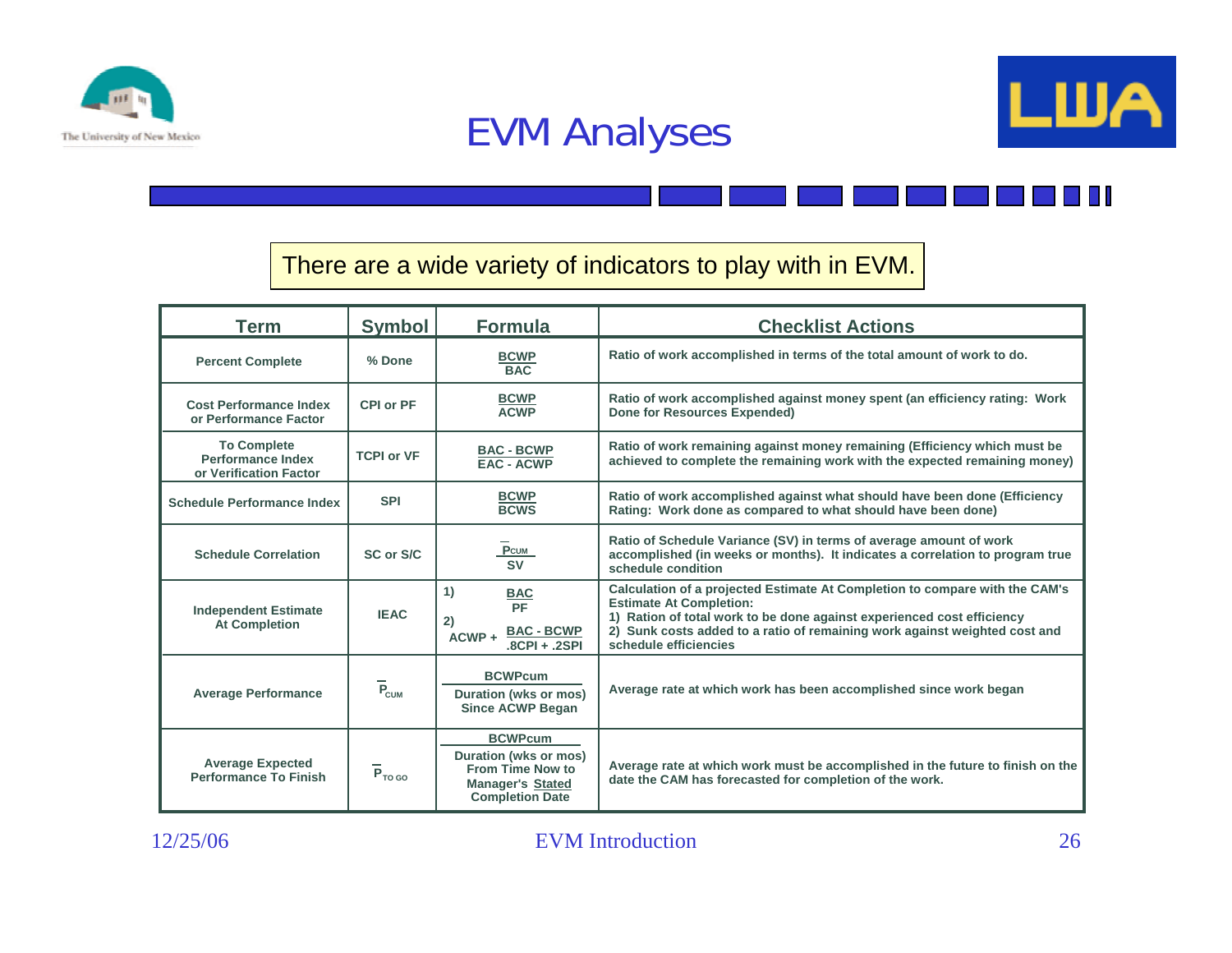

### EVM Analyses



There are a wide variety of analytic techniques to play with in EVM.

- $\bullet$  Sort on significant variances
	- eliminate almost complete, just starting, etc.
- •Graph and analyze trends
- $\bullet$  Look at comparative data
	- e.g. cumulative performance vs. projected performance
- $\bullet$  Examine written analysis by contractor
	- does it answer why?
	- adequacy of corrective action plans
- $\bullet$ Analysis of schedule trends, critical path
- $\bullet$

Analysis of EAC realism **what are the drivers?** what can we do about them?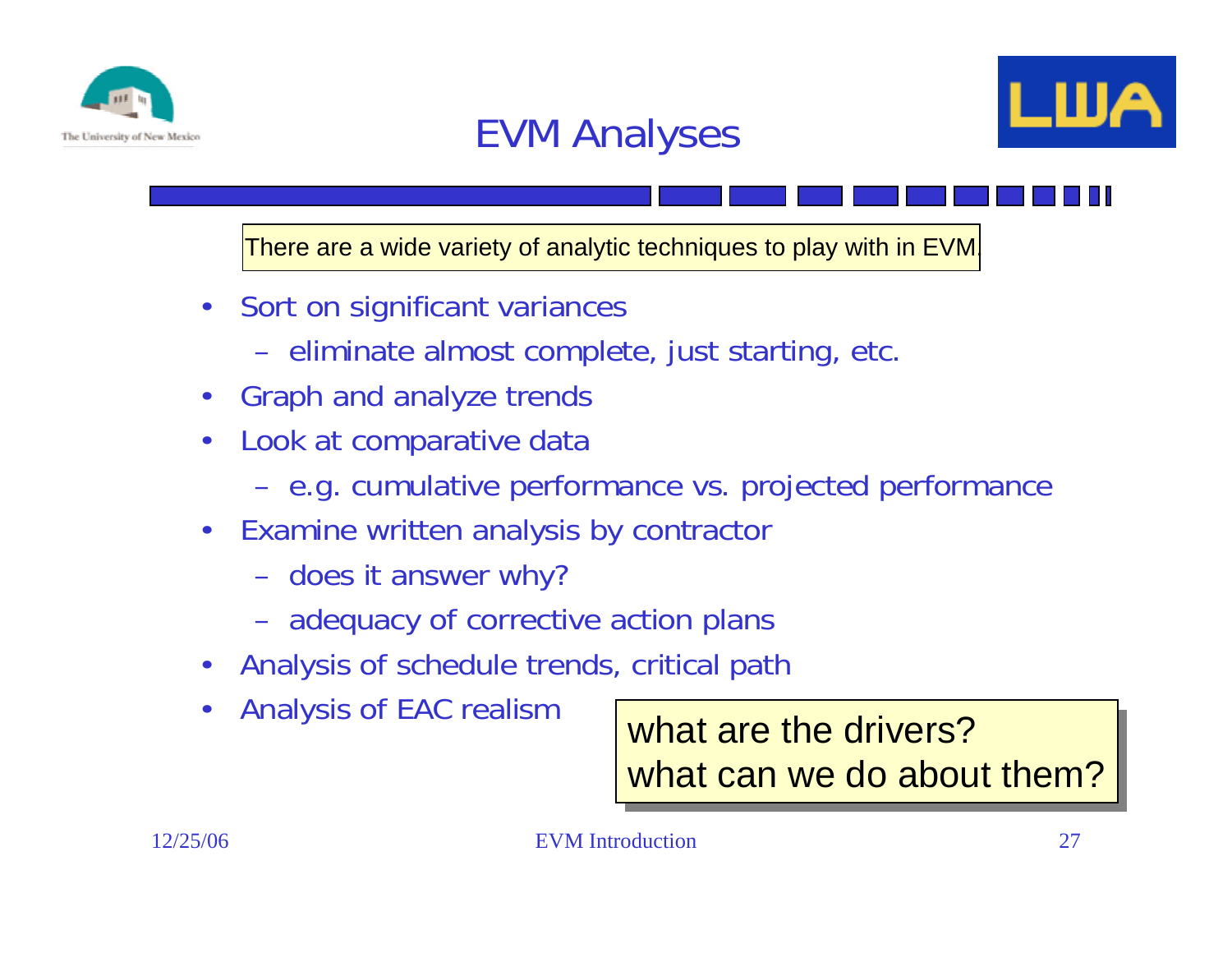

# Graphical EVM Analyses





LRE CUM CPI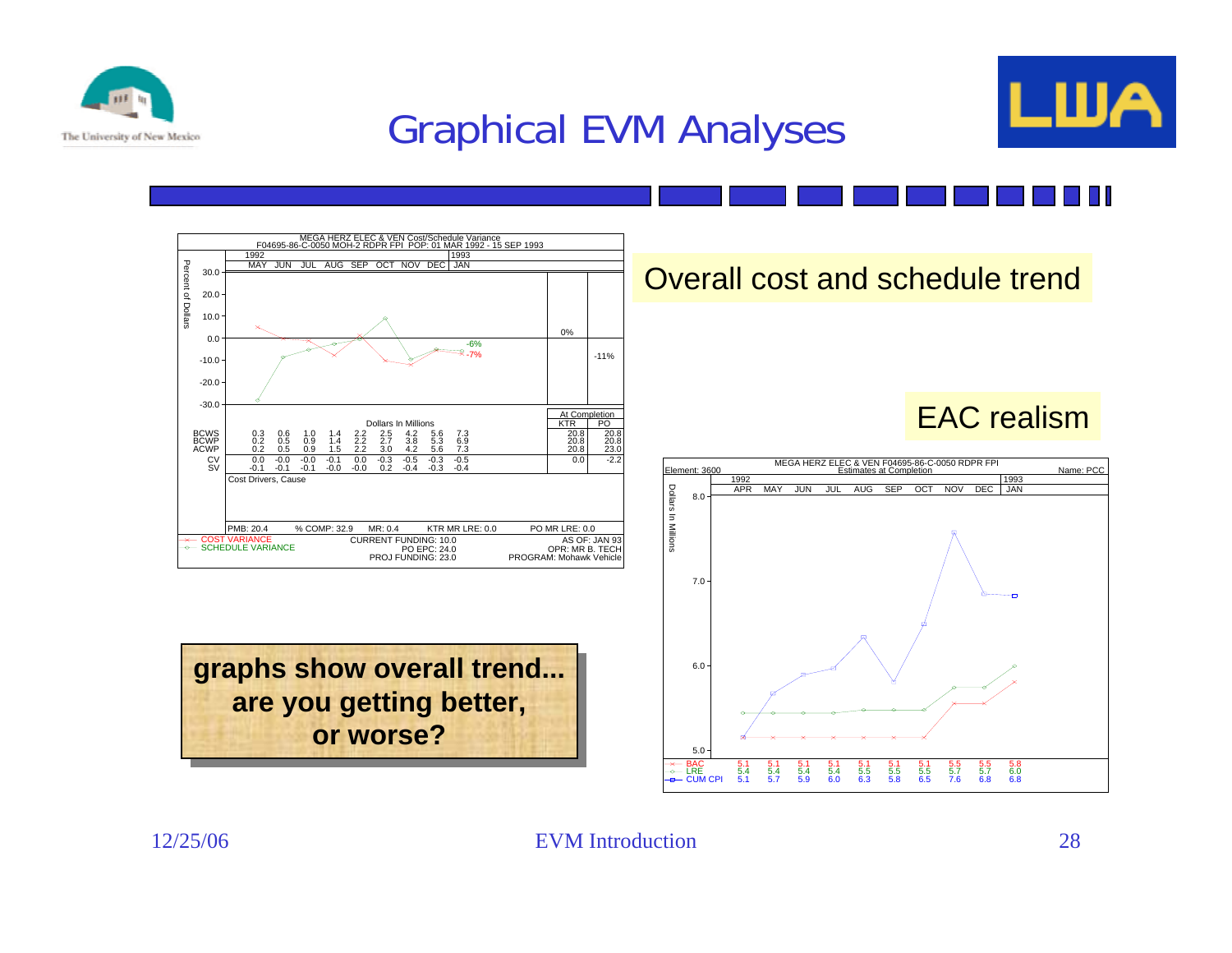

### **Will the contractor come in on budget?**

### **COST PERFORMANCE INDEX:**

**CPI = cost efficiency for work performed to date (The value of work accomplished for each dollar spent)**

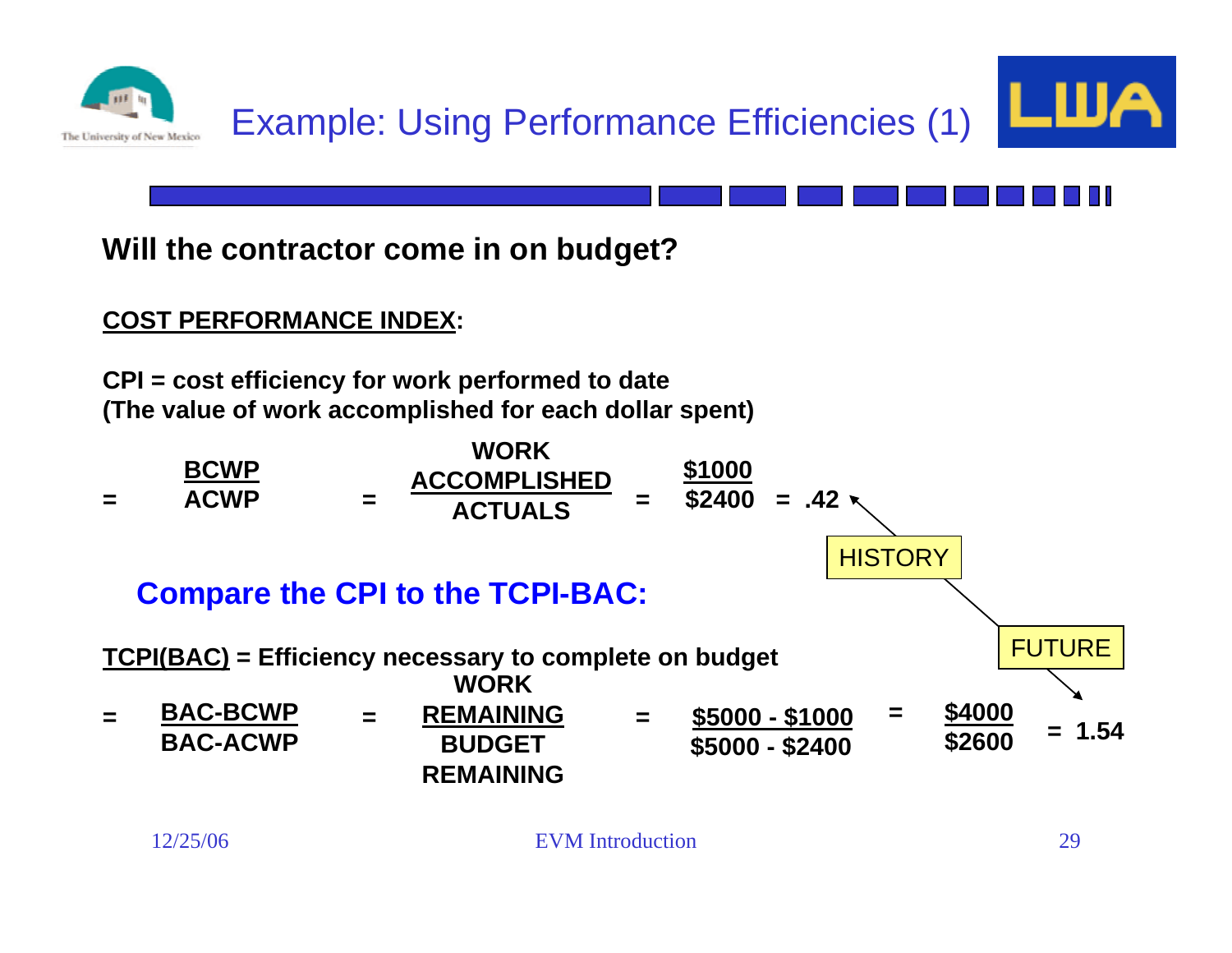

**SCHEDULE PERFORMANCE INDEX:**

**SPI = schedule efficiency with which work has been accomplished (The rate at which work is being accomplished)**

|          |             |          | <b>WORK</b>         |                  |  |
|----------|-------------|----------|---------------------|------------------|--|
| $\equiv$ | <b>BCWP</b> | $\equiv$ | <b>ACCOMPLISHED</b> | $=$ \$1000 = .50 |  |
|          | <b>BCWS</b> |          | <b>WORK</b>         | \$2000           |  |
|          |             |          | <b>SCHEDULED</b>    |                  |  |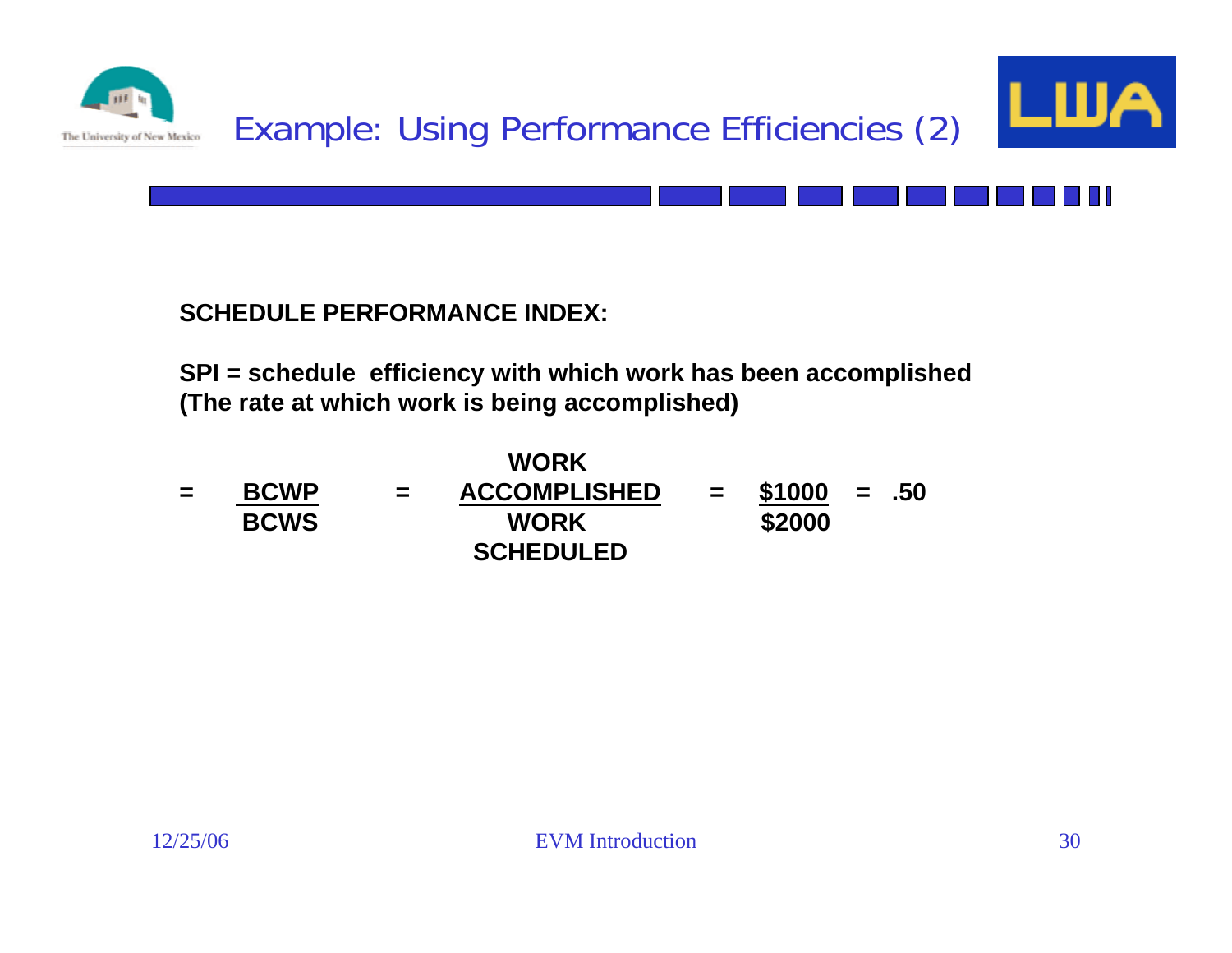

### **IS THE CONTRACTOR'S EAC (LRE) REASONABLE? Compare the CPI to the TCPI-LRE**

**TCPI(LRE) = Efficiency necessary to complete at the contractor's estimate**

**WORKBAC-BCWP = REMAINING \$5000 - \$1000 \$4000 1.00 <sup>=</sup>LRE-ACWP ESTIMATE \$6400 - \$2400 \$4000 REMAININGCumulative performance to date (CPI) = .42**  reasonable? **=** $$4000 - 1.00$ 

**Contractor has been performing at 42% efficiency, but expects to complete remaining work at 100% efficiency!**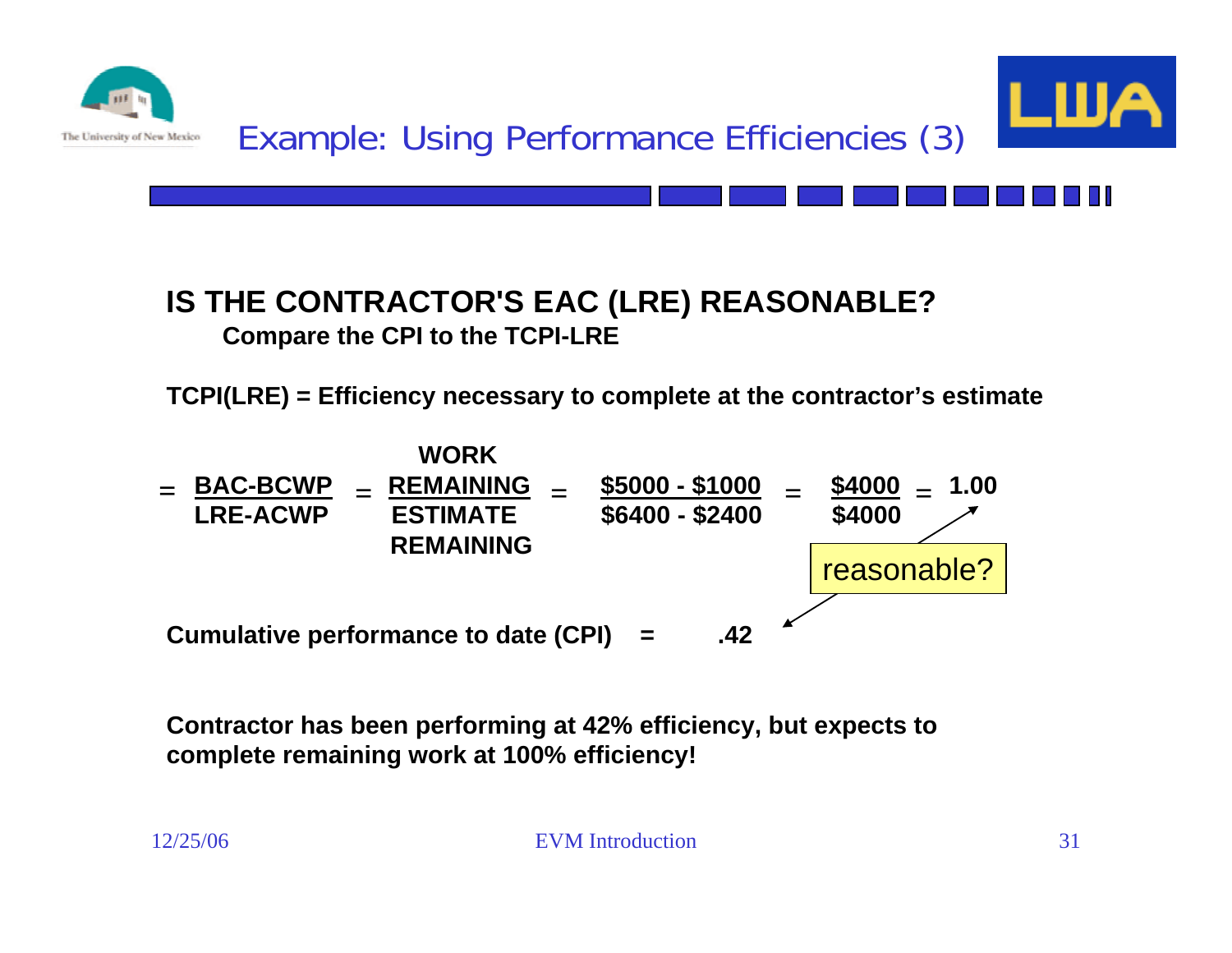

•Introduction to the basic rationale and elements of EVM

•Issues of actually implementing an EVM tracking scheme

•Background materials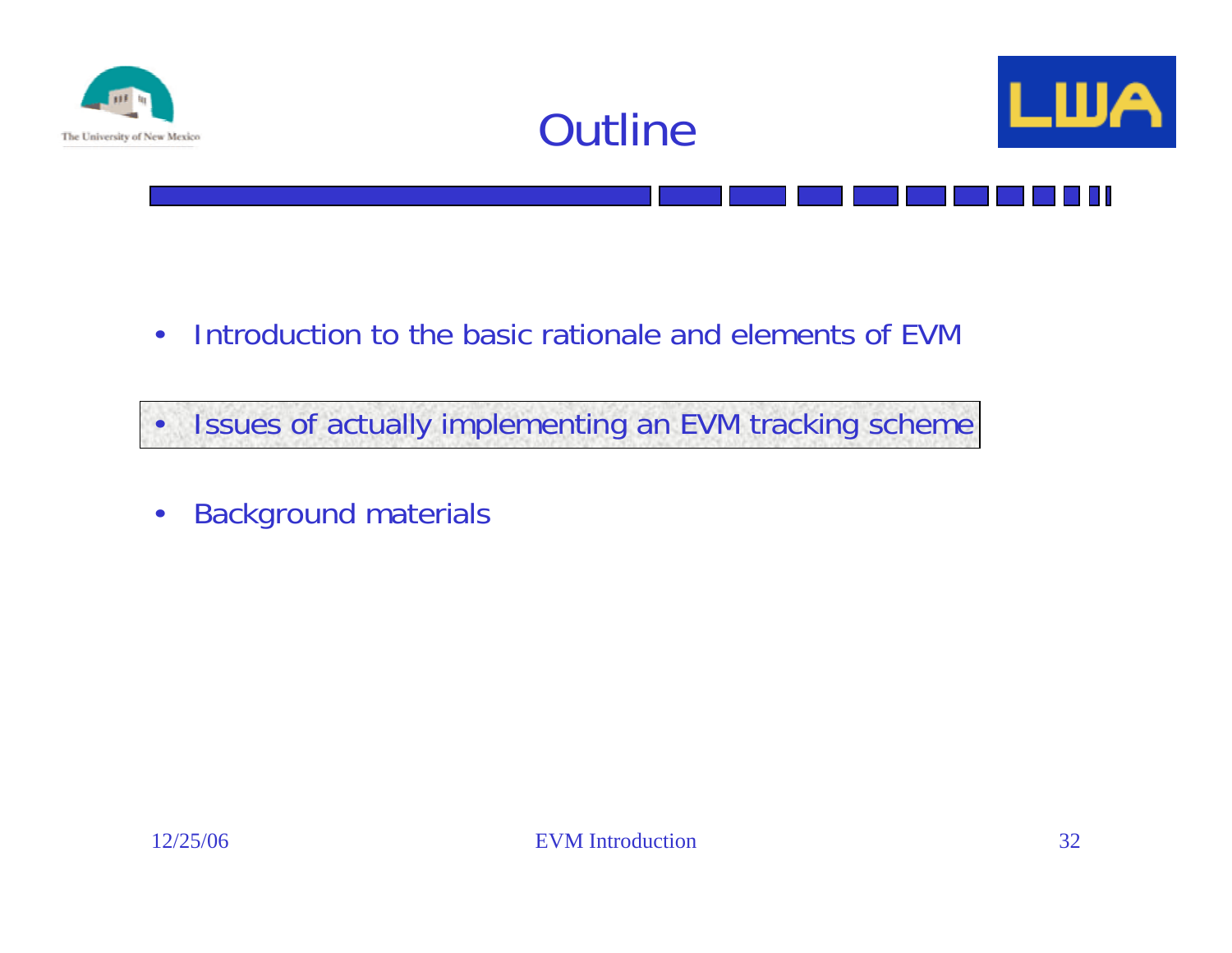



### Getting at the Value

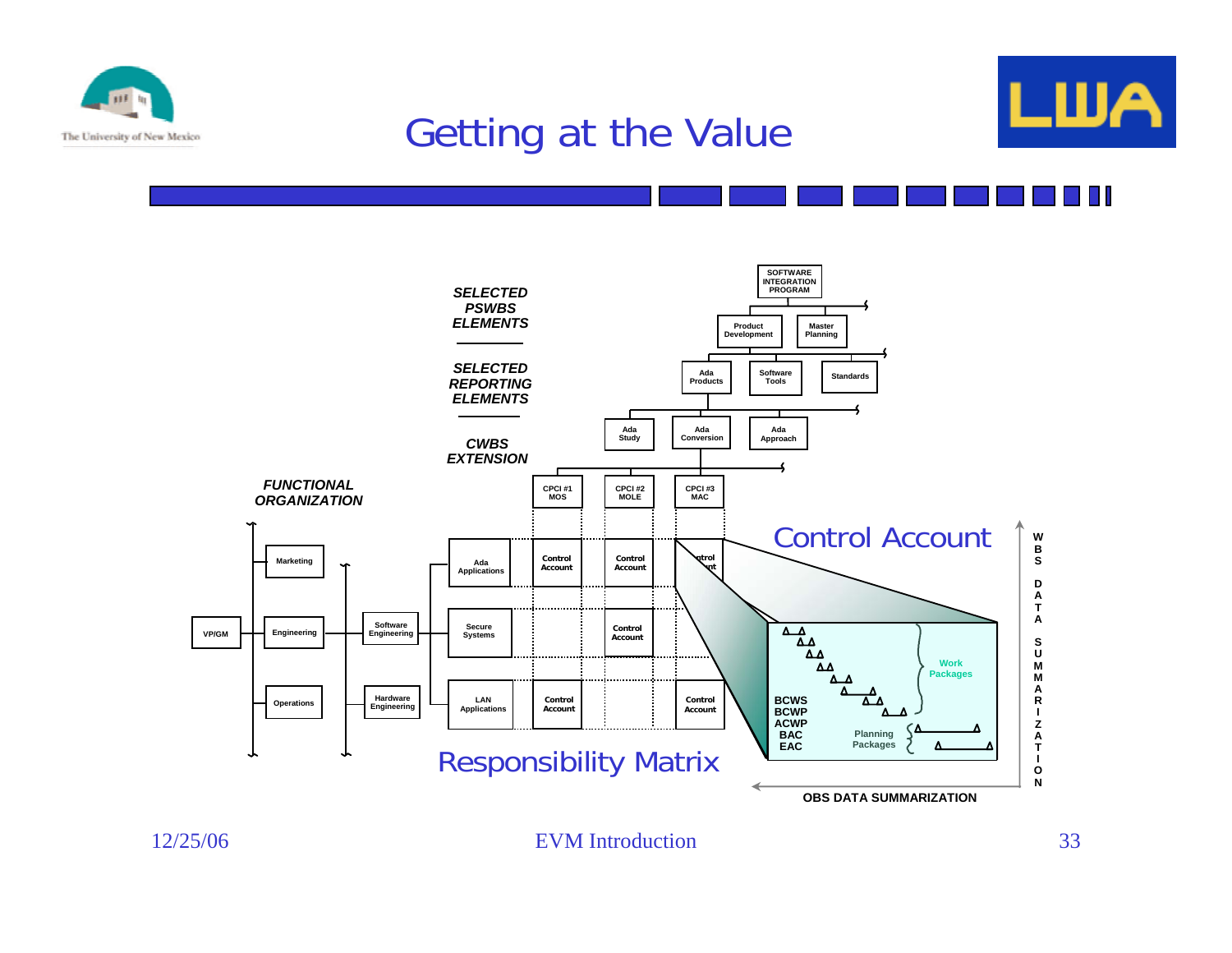

### Control Account Elements



### **Work Packages**

Detailed, short-span tasks, or material items, required to accomplish the CA objectives, typically in the near term

### **Planning Packages**

Future work that has not been detail planned as work packages. They are always scheduled to occur in the future.

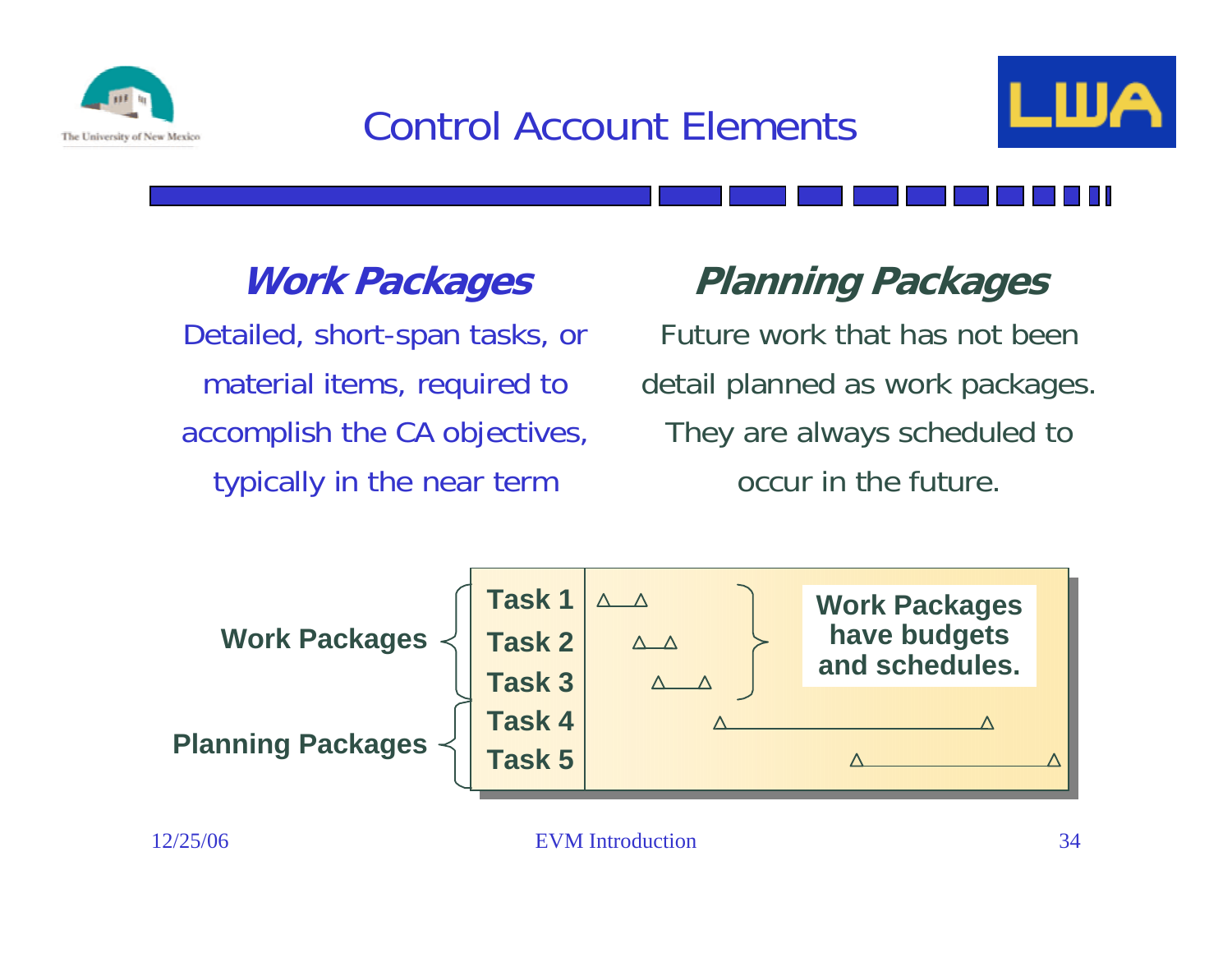





- $\bullet$  Development of Control Account Plans
	- MAY break down the control account budget into smaller work packages
- $\bullet$  Work Package
	- subset of control account
	- reasonably short in duration
	- single element of cost (e.g., labor)
	- single technique for earning value
	- consistent with detail schedules
	- has same characteristics as control account
		- scope of work
		- milestone completion criteria
		- single performing organization
		- start and end dates

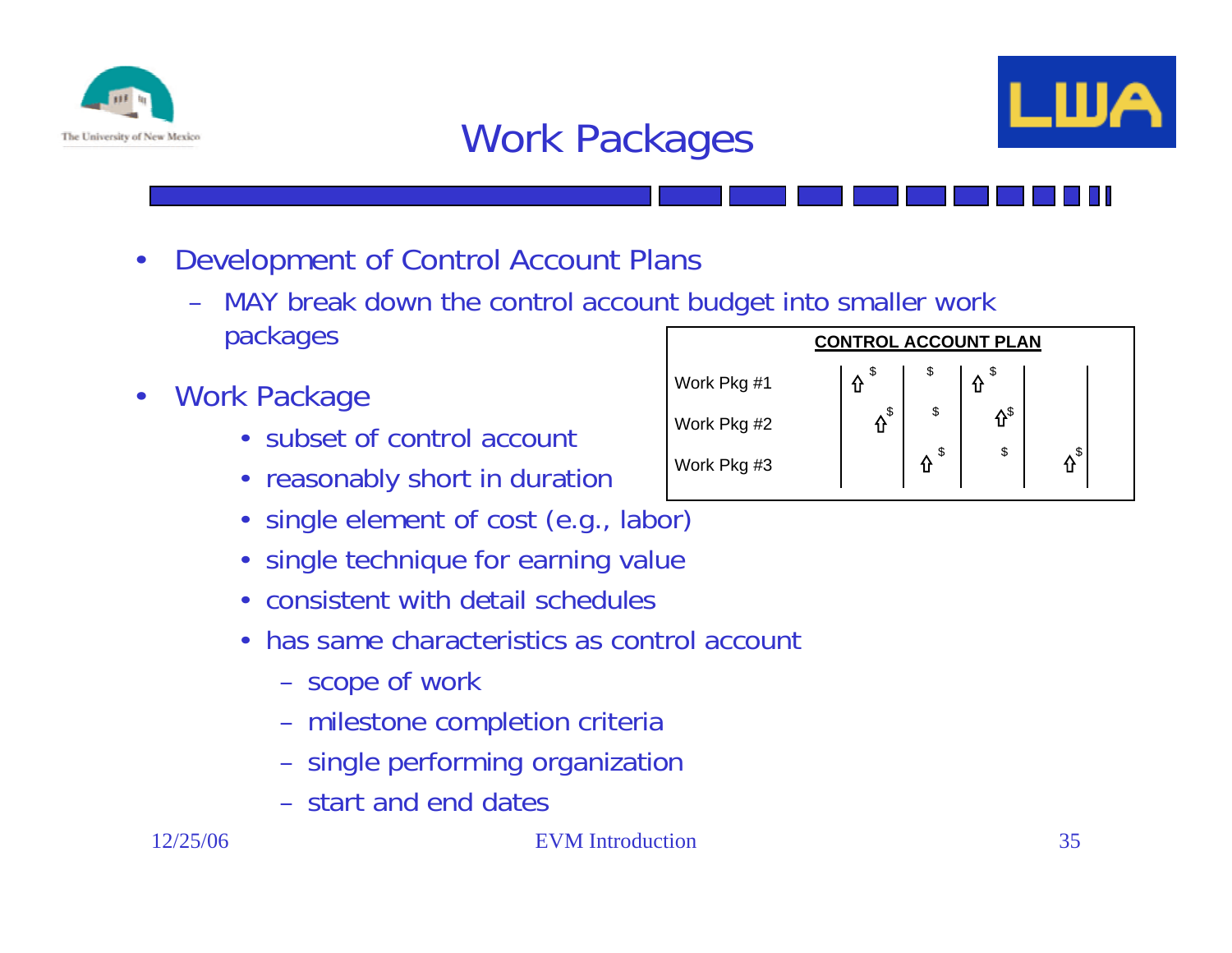



- •Work packages are discrete and measurable.
- $\bullet$  Work packages yield products or accomplishments, such as
	- design drawing package
	- conduct design review
	- install stand
- $\bullet$  Often done in rolling wave
	- detailed plans made for near term work packages
	- planning packages are for future work and are not detailed
	- CAMs periodically plan another increment of work packages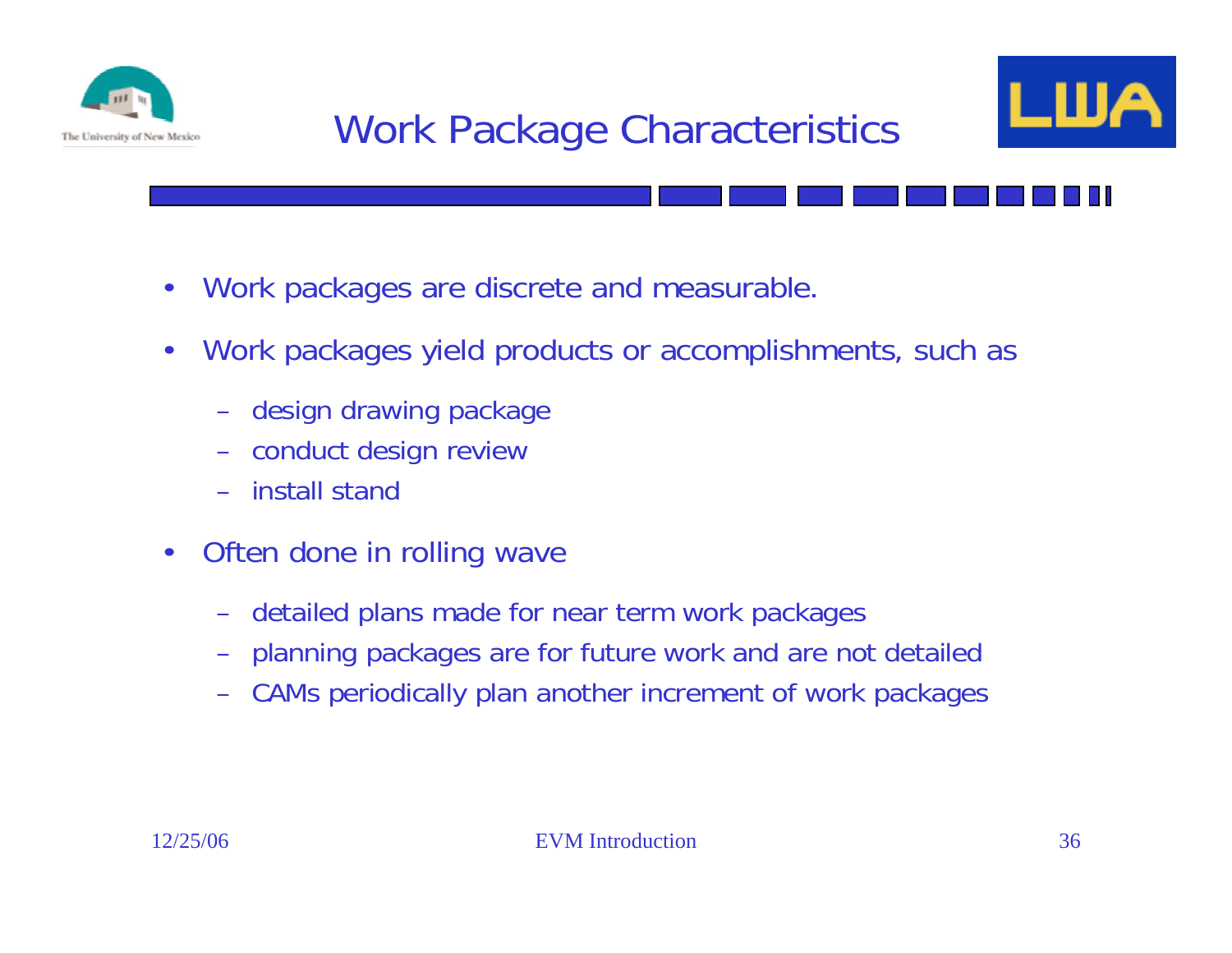

### Ways of Earning Value



- $\bullet$  Should be a quantitative and discrete way to measure the work
	- Discrete
		- physical, tangible end product
	- Apportioned
		- discrete, dependent on another discrete work package
		- example: quality assurance
		- planned as historical estimating factor (e.g., 7%)
	- Level of Effort
		- no tangible end product
		- basis of measurement: time
		- when clock starts ticking, you automatically accumulate earned value
		- no schedule variance
		- example: management personnel
- $\bullet$  May tie in with success criteria or technical measure
	- e.g., successful completion of a specific test, reliability growth curve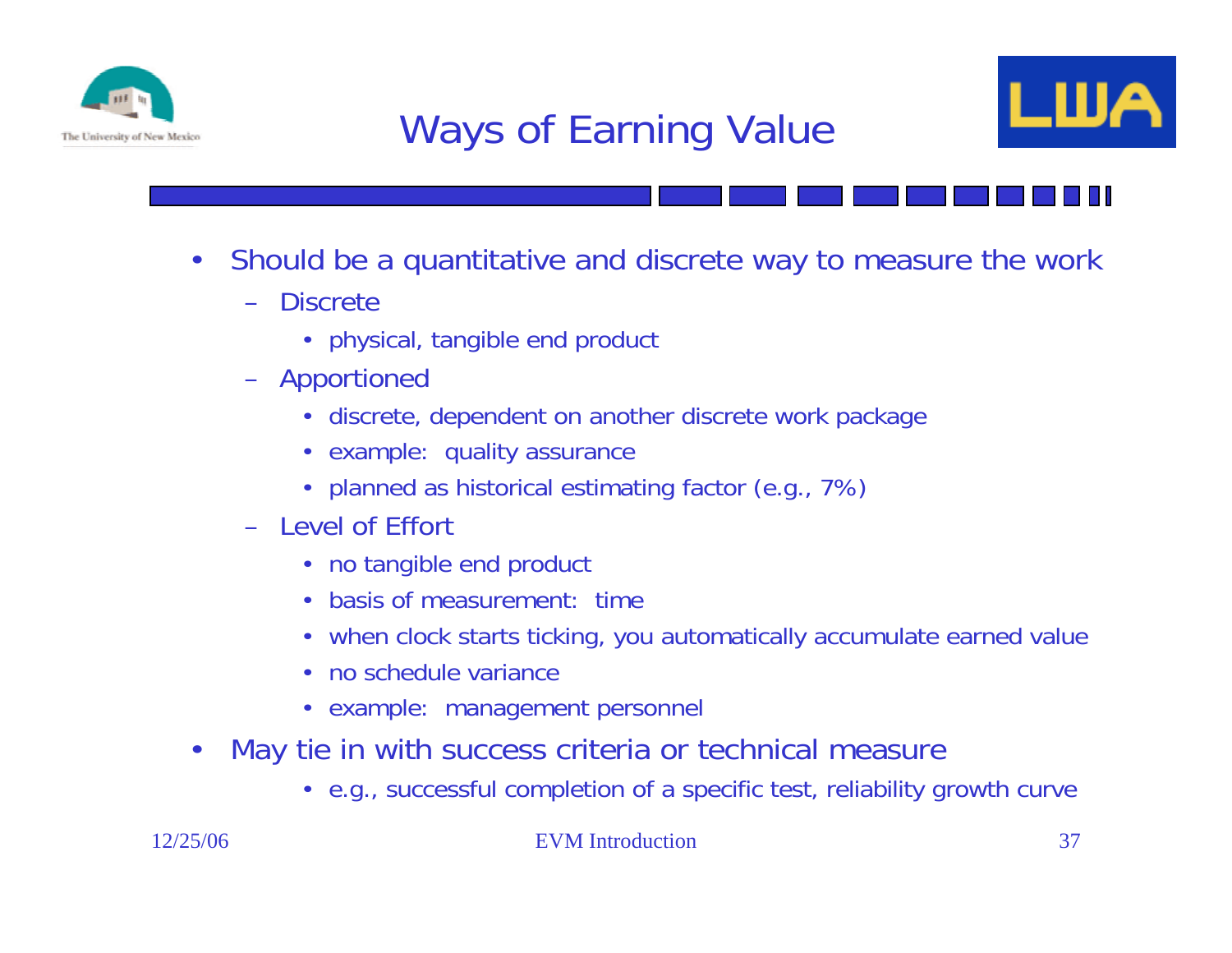



П

| <b>Method</b>             | <b>How Value is Earned</b>                                                                    |
|---------------------------|-----------------------------------------------------------------------------------------------|
| 0/100                     | no EV at opening, 100% EV at close of WP                                                      |
| 50/50                     | 50% EV at opening, 50% EV at close of WP                                                      |
| <b>Units Completed</b>    | same budget value for identical units                                                         |
| <b>Equivalent Units</b>   | planned unit standards, allows partial credit                                                 |
| <b>Weighted Milestone</b> | each milestone weighted based on planned<br>resources<br>ideal to have a milestone each month |
| <b>Percent Complete</b>   | subjective (least desirable)                                                                  |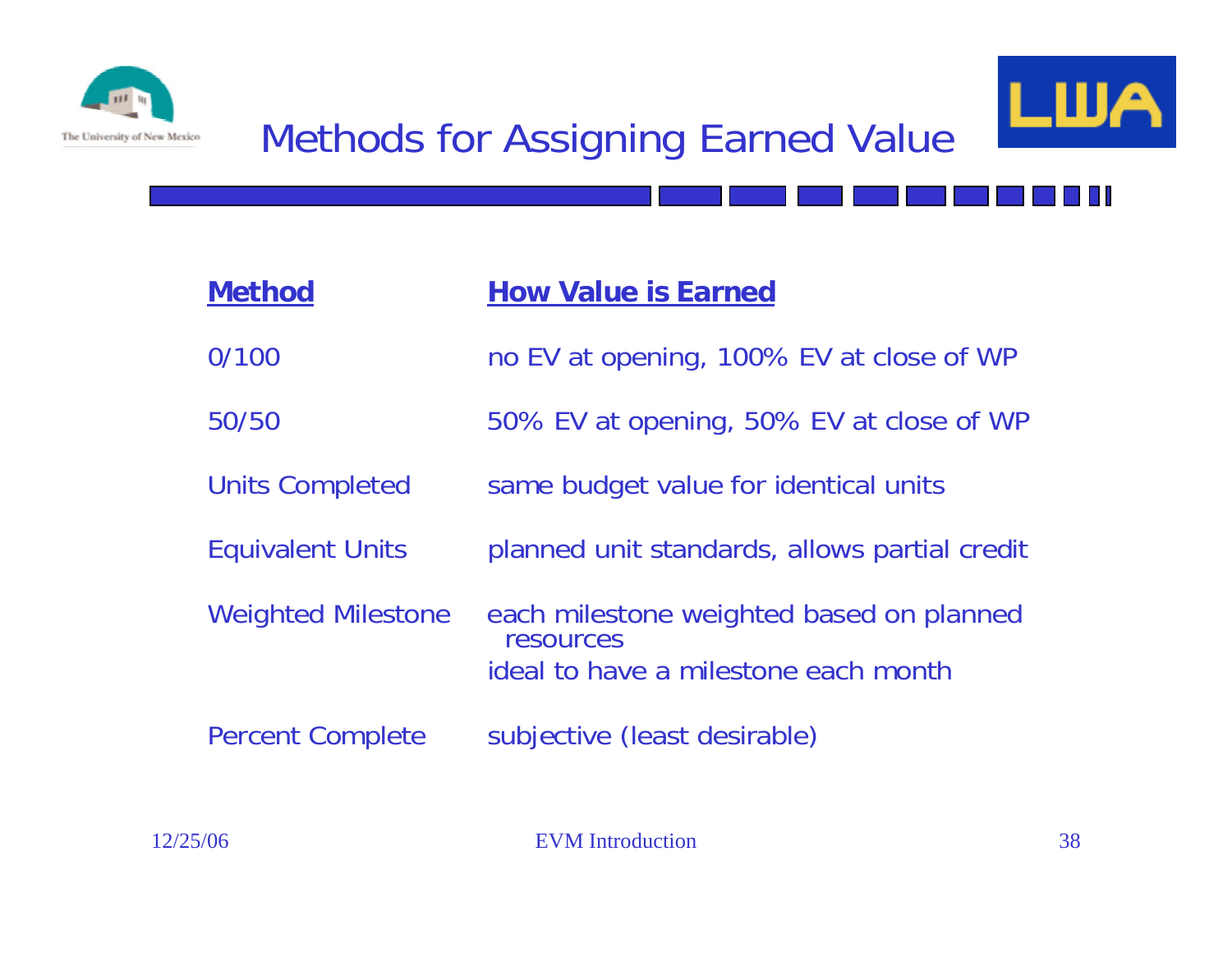

### Suggested for LWA



- $\bullet$ 0/50/100 measurement
- $\bullet$ Typical work package length is 80 hours.
- $\bullet$  Work package status is reported at status meetings, held every two weeks.
	- May just be that 50% of work packages are reported at weekly status meetings.
- $\bullet$  EV is 0% (of budget for work package) if it has not yet been started, or is only now starting.
- $\bullet$ EV is 50% if work is underway.
- EV is 100% if work is complete.
- • If work package is at 50% two status meetings in a row, it is flagged as a potential issue.
- $\bullet$  Avoids subjectivity of "% done"; compromises on granularity of tracking, frequency of reporting
- $\bullet$ **Puts the onus on doing the WPs right, up front.**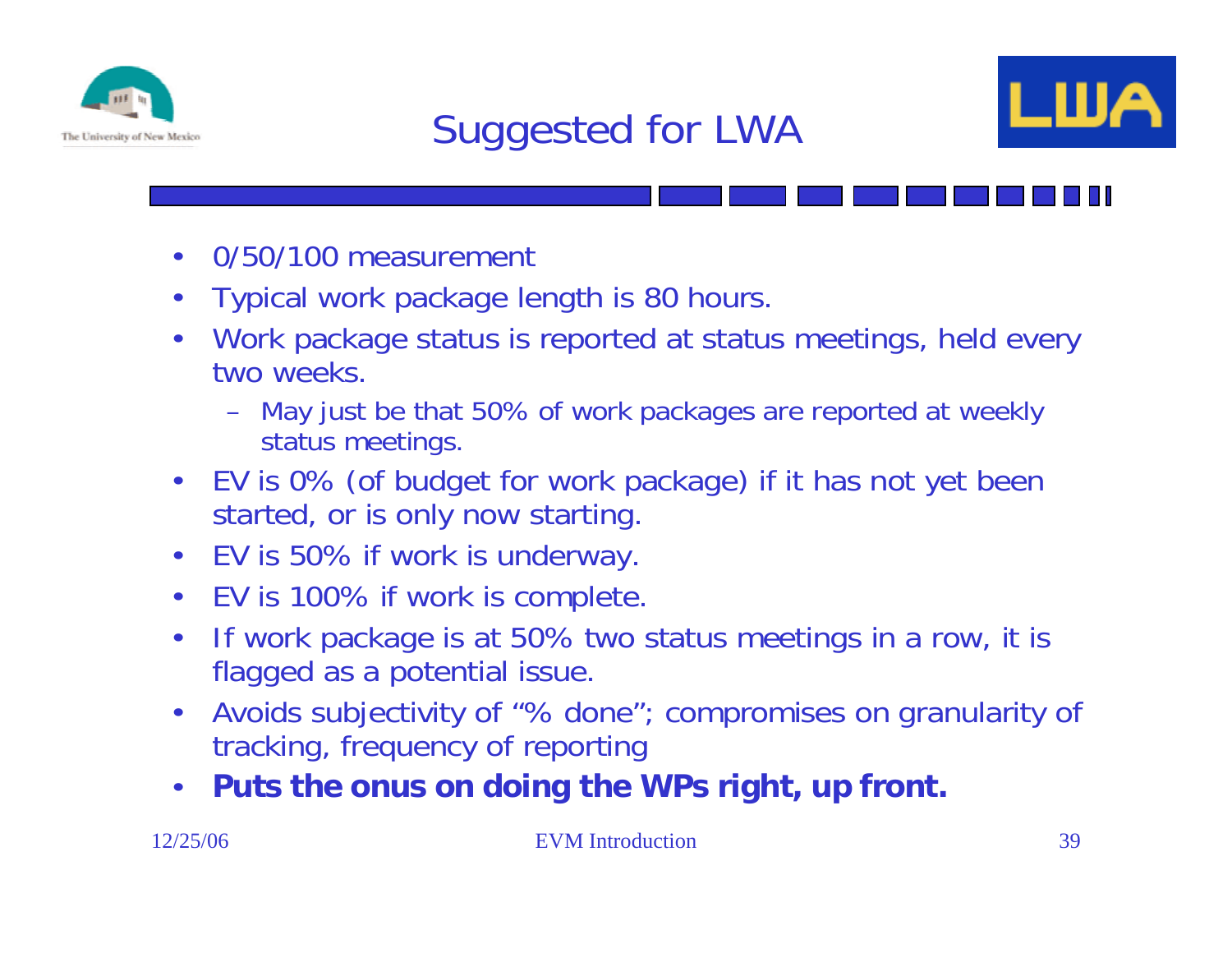

- •Introduction to the basic rationale and elements of EVM
- •Issues of actually implementing an EVM tracking scheme

•Background materials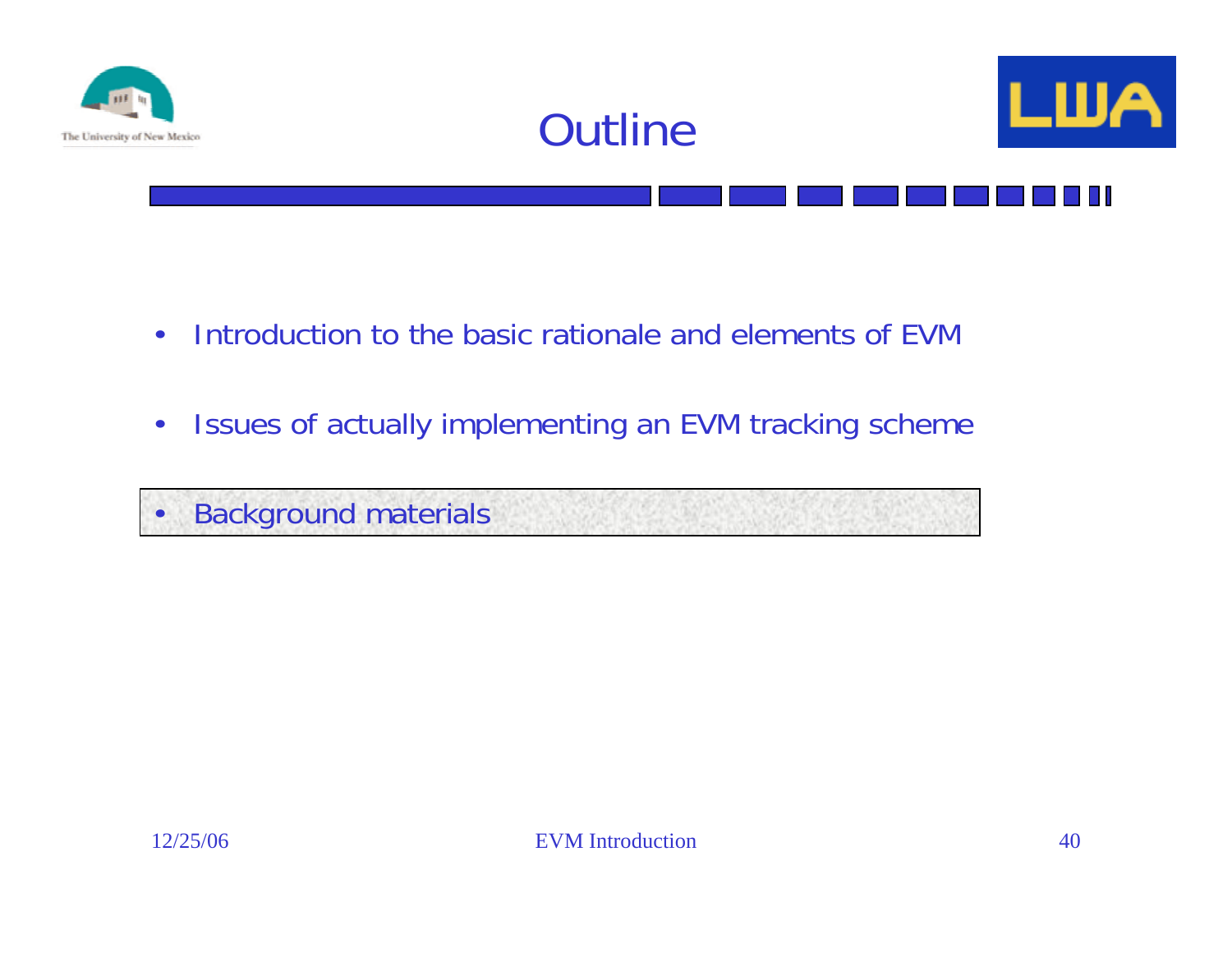



# A Spectrum of Implementation

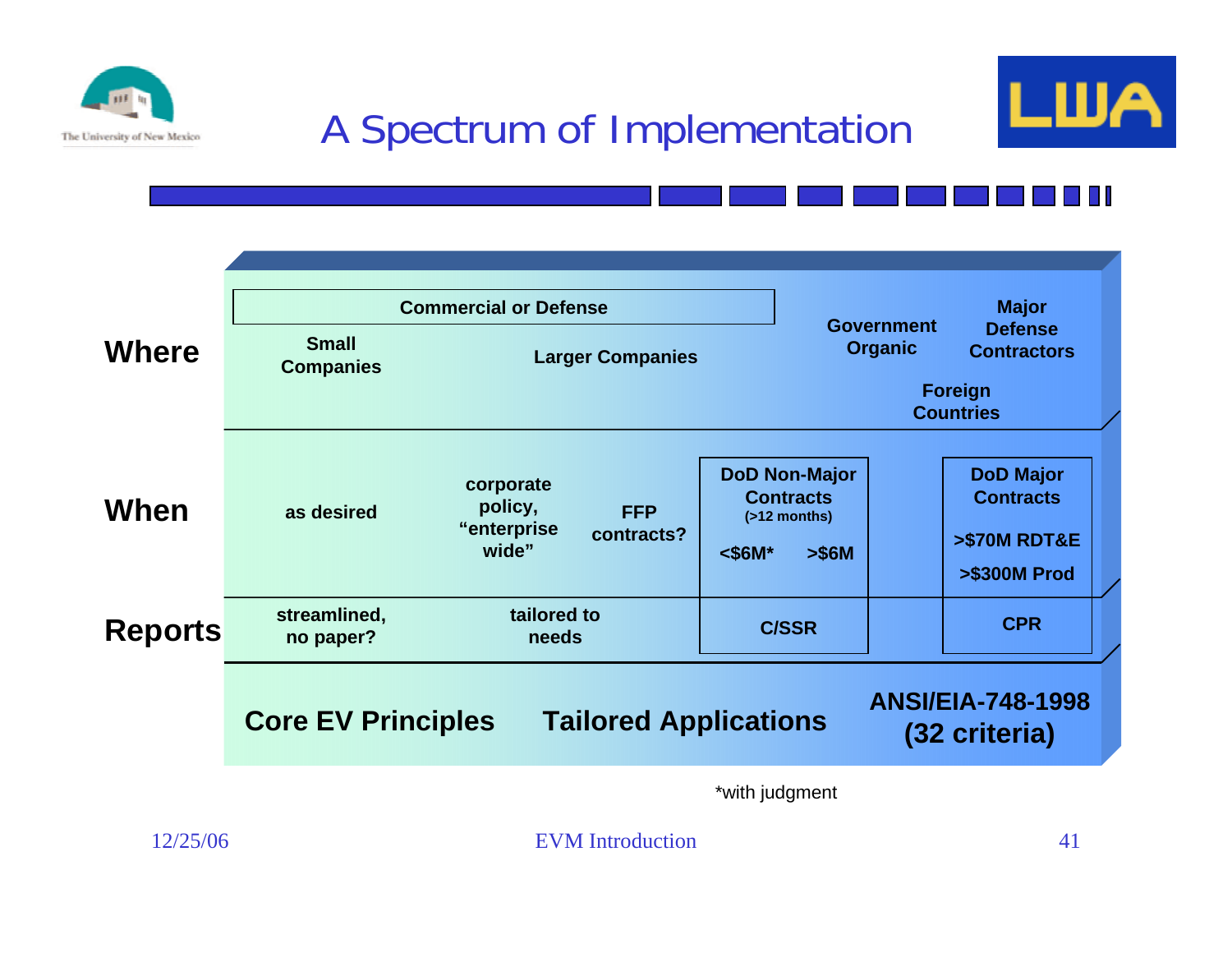

### Earned Value Management: **History**



- 1959 PERT and PERT/Cost
	- Milestone Charts And Rate-of-Expenditure Curves
	- Dollars Spent Vs Estimates Of Percent Complete (DD 1097)
- 1963 Earned Value Concept (MINUTEMAN)
- 1964 Cost Accomplishment Concept (TITAN III)
- 1966 AF—Cost/schedule Planning And Control Specification (C/SPCS)
- 1967 DOD—Cost/Schedule Control Systems Criteria (C/SCSC) (DODI 7000.2)
- 1972 DOD—-Revised DODI 7000.2 and Issued the Joint Implementation Guide (JIG)
- 1972 NASA Marshall Space Flight Center—C/SPC
- 1975 DOE—Performance Measurement System (PMS)
- 1976 DOD—Revised the C/SCSC JIG
- 1980 DOD—Revised the C/SCSC JIG
- 1982 National Security Agency—Earned Value
- 1983 NASA—Goddard Space Flight Center—PMS
- 1984 FAA & NASA Lewis Research Center—PMS
- 1985 NASA Johnson Space Flight Center—PMS
- 1987 DOD—Revised DOD C/SCSC JIG
- 1988 NASA Marshall SFC—Revised PMS(MMI 8020.7C, 44 Criteria)
- 1989 Australian DOD—DODI 7000.2
- 1990 Canadian DOD—PMS
- 1991 DODI 5000.2 replaces DODI 7000.2
- 1992 National Oceanic And Atmospheric Administration (NOAA)—PMS
- 1993 Swedish FMV—C/SCSC
- 1994 Internal Revenue Service (IRS)—C/SCSC
- 1994 Federal Bureau Of Investigation (FBI) —C/SCSC
- 1996 DODR 5000.2-R replaces DODI 5000.2 C/SCSC revised from 35 to 32 criteria
- 1996 Revised JIG—Renamed Earned Value Management Implementation Guide (EVMIG)
- 1997 EVMIG Revised
- 1998 MIL-STD 881B replaced by MIL HDBK 881